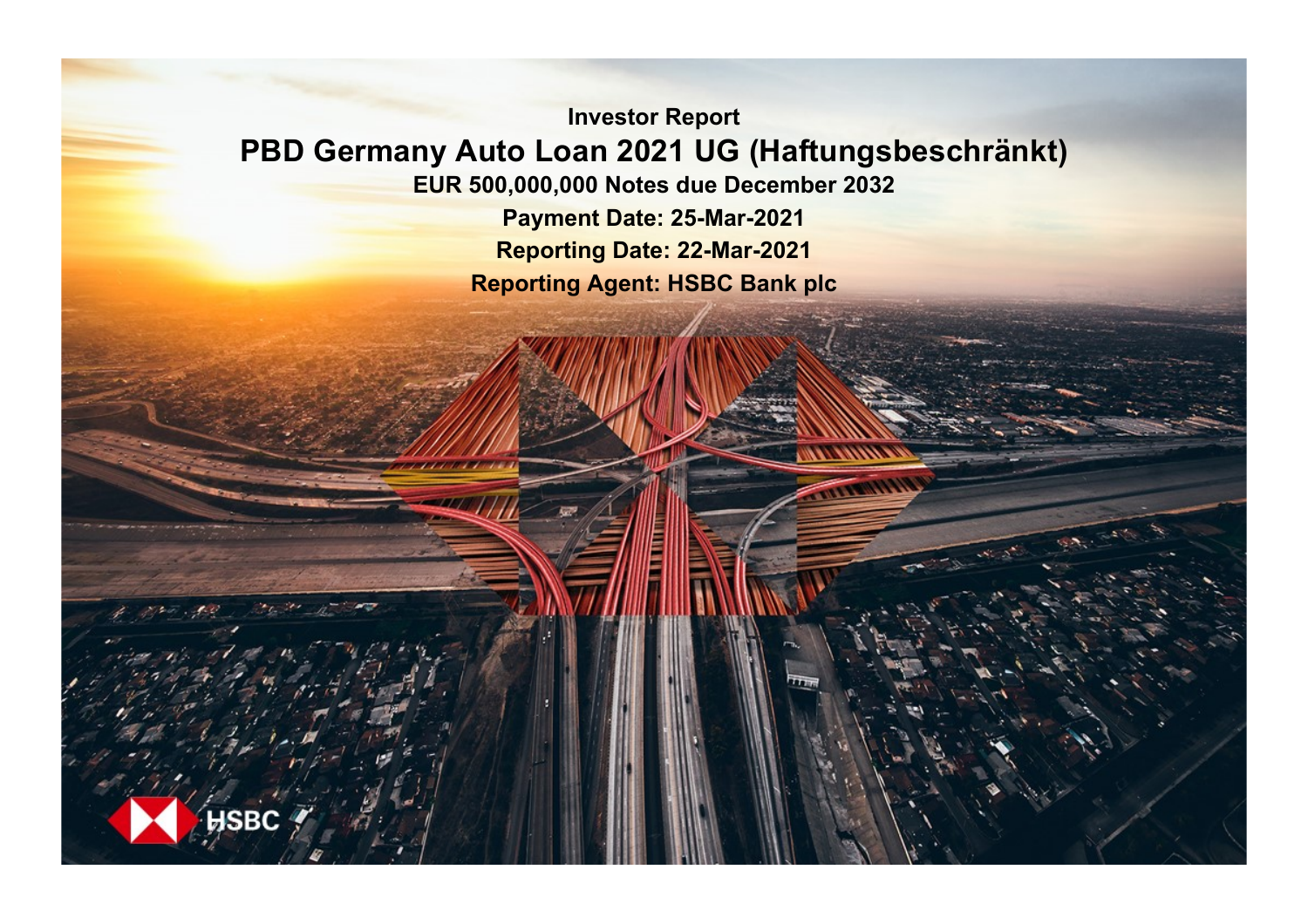

### **Contents**

<span id="page-1-0"></span>

|                                       | Page           |
|---------------------------------------|----------------|
| Contents                              | $\overline{2}$ |
| <b>Transaction Details</b>            | 3              |
| <b>Transaction Parties</b>            | $\overline{4}$ |
| <b>Bond Report</b>                    | 5              |
| <b>Bond Ratings</b>                   | 6              |
| Reserve Account                       | $\overline{7}$ |
| <b>Bank Accounts</b>                  | 8              |
| Ledgers                               | 9              |
| Subordinated Loan                     | 10             |
| <b>Expenses Report</b>                | 11             |
| <b>Available Interest Collections</b> | 12             |
| Interest Priority of Payments         | 13             |
| Available Principal Amount            | 14             |
| Principal Priority of Payments        | 15             |
| Triggers & Events                     | 16             |
| <b>Counterparty Ratings</b>           | 17             |
| Portfolio Summary                     | 18             |
| Portfolio Concentration               | 21             |
| <b>Balance Sheet</b>                  | 22             |
| Portfolio Stratifications             | 23             |
| <b>Disclaimer</b>                     | 41             |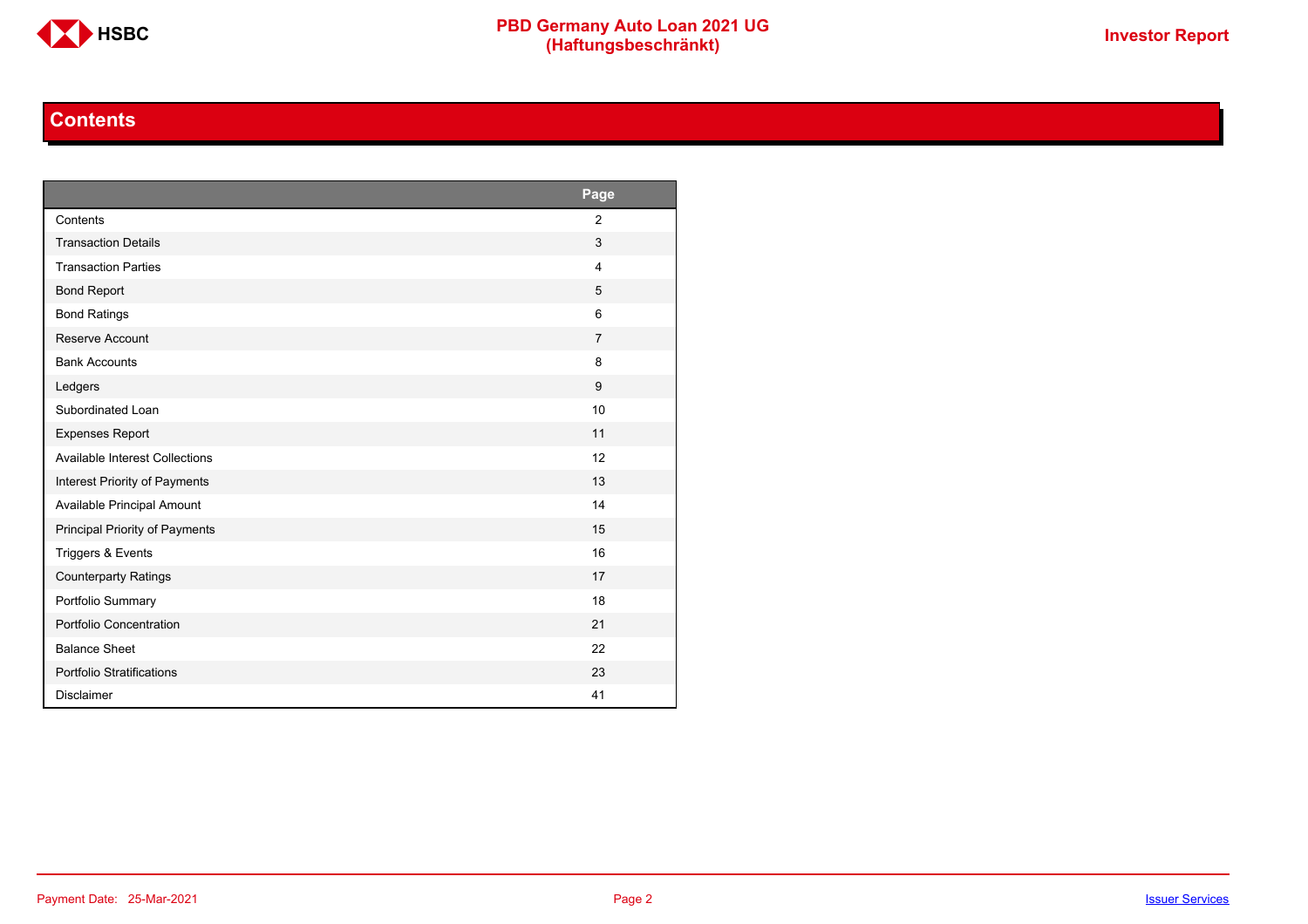

# **PBD Germany Auto Loan 2021 UG**<br>
(Haftungsbeschränkt)<br>
This area of the CHSD CHA (Haftungsbeschränkt)

### <span id="page-2-0"></span>**Transaction Details**

| <b>Key Dates</b>            |                              | <b>HSBC Contact Details</b>   |                                        |
|-----------------------------|------------------------------|-------------------------------|----------------------------------------|
| Close Date                  | Friday, 29 January, 2021     | Role                          | <b>Client Service Manager</b>          |
| <b>Calculation Date</b>     | Thursday, 18 March, 2021     | Name                          | Maria Tsavou                           |
| Collection Period (start)   | Monday, 1 February, 2021     | Email                         | maria.tsavou@hsbc.com                  |
| Collection Period (end)     | Sunday, 28 February, 2021    | Telephone                     | +44 (0) 207 991 2209                   |
| Interest Period (start)     | Thursday, 25 February, 2021  | <b>Group Email</b>            | ctla.securitisation@hsbc.com           |
| Interest Period (end)       | Thursday, 25 March, 2021     | Investor Reporting            | https://investorreporting.gbm.hsbc.com |
| <b>Current Payment Date</b> | Thursday, 25 March, 2021     |                               |                                        |
| Next Payment Date           | Monday, 26 April, 2021       | Period Day Counts             |                                        |
| Revolving Period End Date   | Thursday, 25 January, 2024   | <b>Collection Period Days</b> | 27 days                                |
| <b>Final Maturity Date</b>  | Wednesday, 29 December, 2032 | <b>Interest Period Days</b>   | 28 days                                |

| <b>HSBC Contact Details</b> |                                        |
|-----------------------------|----------------------------------------|
| Role                        | <b>Client Service Manager</b>          |
| Name                        | Maria Tsavou                           |
| Email                       | maria.tsavou@hsbc.com                  |
| Telephone                   | +44 (0) 207 991 2209                   |
| Group Email                 | ctla.securitisation@hsbc.com           |
| <b>Investor Reporting</b>   | https://investorreporting.gbm.hsbc.com |

| <b>Period Day Counts</b>      |         |
|-------------------------------|---------|
| <b>Collection Period Days</b> | 27 days |
| Interest Period Days          | 28 days |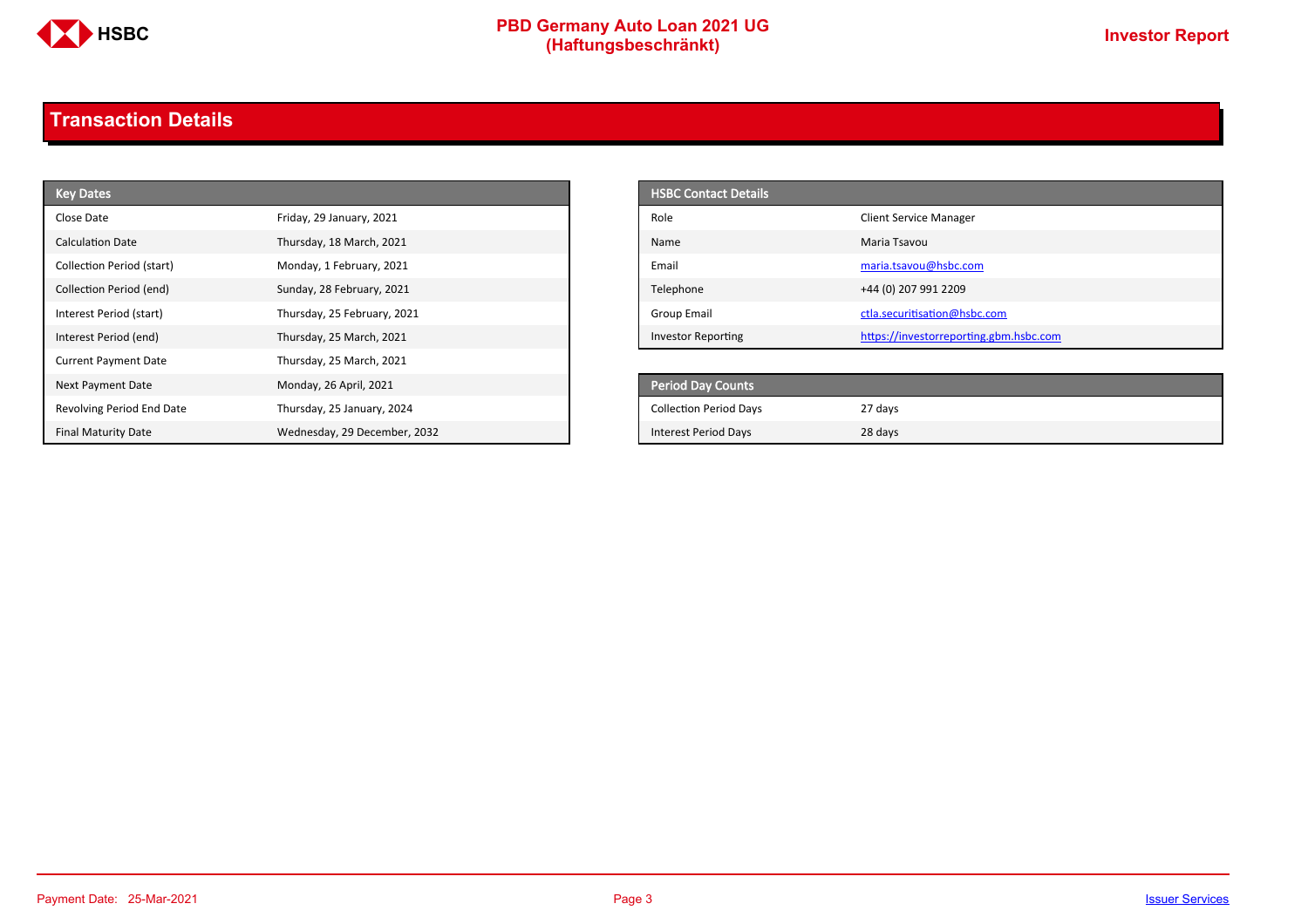

### **Transaction Parties**

<span id="page-3-0"></span>

| <b>Role</b>                  | Counterparty                                       |
|------------------------------|----------------------------------------------------|
| <b>Issuer</b>                | PBD Germany Auto Loan 2021 UG (Haftungsbeschränkt) |
| Data Trustee                 | Elavon Financial Services DAC                      |
| Seller                       | PSA Bank Deutschland GMBH                          |
| Servicer                     | <b>PSA Bank Deutschland GMBH</b>                   |
| <b>Account Bank</b>          | Elavon Financial Services DAC                      |
| Reporting Agent              | HSBC Bank plc                                      |
| <b>Calculation Agent</b>     | <b>HSBC Bank plc</b>                               |
| Corporate Administrator      | Wilmington Trust SP Services (Frankfurt) GMBH      |
| Back-Up Servicer Facilitator | Wilmington Trust SP Services (Frankfurt) GMBH      |
| Arranger                     | Unicredit Bank AG                                  |
| Rating Agency                | Moody's Investors Service España S.A.              |
| Rating Agency                | Fitch Ratings Ireland Ltd                          |
| Listing Agent                | Banque Internationale à Luxembourg S.A.            |
| <b>Security Trustee</b>      | HSBC Corporate Trustee Company (UK) Limited        |
| Paying Agent                 | <b>Flavon Financial Services DAC</b>               |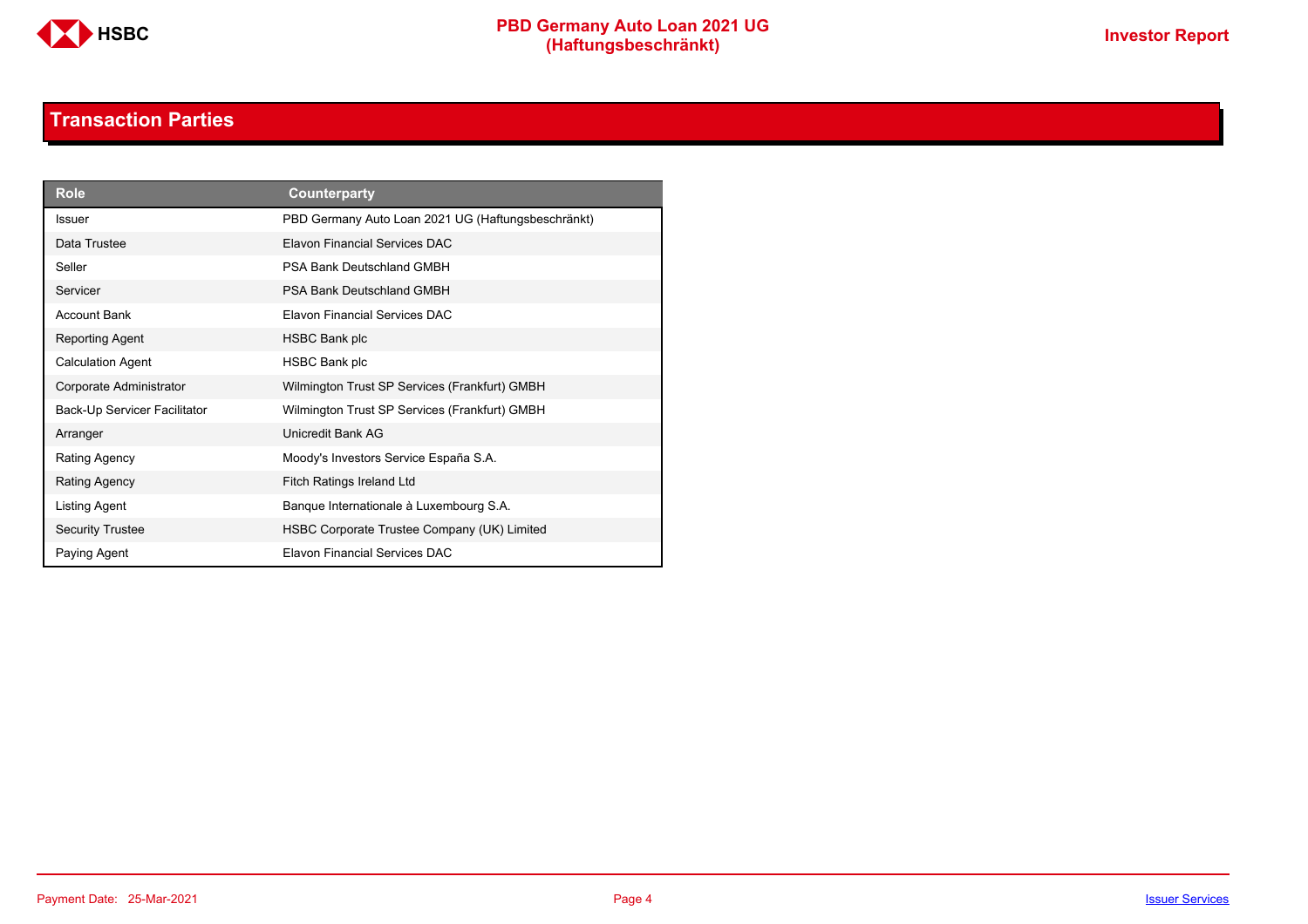

# **PBD Germany Auto Loan 2021 UG**<br>
(Haftungsbeschränkt)<br>
This area of the CHSD CHA (Haftungsbeschränkt)

# <span id="page-4-0"></span>**Bond Report**

| <b>Class</b>                      | <b>A Notes</b>    | <b>B</b> Notes    |
|-----------------------------------|-------------------|-------------------|
| Currency                          | <b>EUR</b>        | <b>EUR</b>        |
| <b>ISIN</b>                       | XS2279552520      | XS2279552876      |
| Payment Frequency                 | Monthly           | Monthly           |
| <b>Current Payment Date</b>       | 25-Mar-2021       | 25-Mar-2021       |
| <b>Interest Accrual Method</b>    | Actual/360        | Actual/360        |
| <b>Final Maturity Date</b>        | 29-Dec-2032       | 29-Dec-2032       |
|                                   |                   |                   |
| <b>Current Period Rates:</b>      |                   |                   |
| Reference Index                   | <b>Fixed Rate</b> | <b>Fixed Rate</b> |
| <b>Index Determination Date</b>   | N/A               | N/A               |
| <b>Index Rate</b>                 | N/A               | N/A               |
| Margin                            | 0.30000%          | 1.00000%          |
| <b>Total Coupon</b>               | 0.30000%          | 1.00000%          |
|                                   |                   |                   |
| <b>Transaction Amounts:</b>       |                   |                   |
| Original Issue Size               | €466,200,000.00   | € 33,800,000.00   |
| <b>Opening Balance for Period</b> | €466,200,000.00   | € 33,800,000.00   |
| <b>Beginning Pool Factor</b>      | 1.00000           | 1.00000           |
| <b>Principal Repayments</b>       | € 0.00            | € 0.00            |
| Closing Balance for Period        | €466,200,000.00   | € 33,800,000.00   |
| <b>Ending Pool Factor</b>         | 1.00000           | 1.00000           |
|                                   |                   |                   |
| <b>Prior Unpaid Interest</b>      | € 0.00            | € 0.00            |
| Interest on Prior Unpaid          | € 0.00            | € 0.00            |
| <b>Current Interest Due</b>       | € 108,764.46      | € 26,289.64       |
| <b>Total Interest Paid</b>        | € 108,764.46      | € 26,289.64       |
| <b>Unpaid Interest</b>            | € 0.00            | € 0.00            |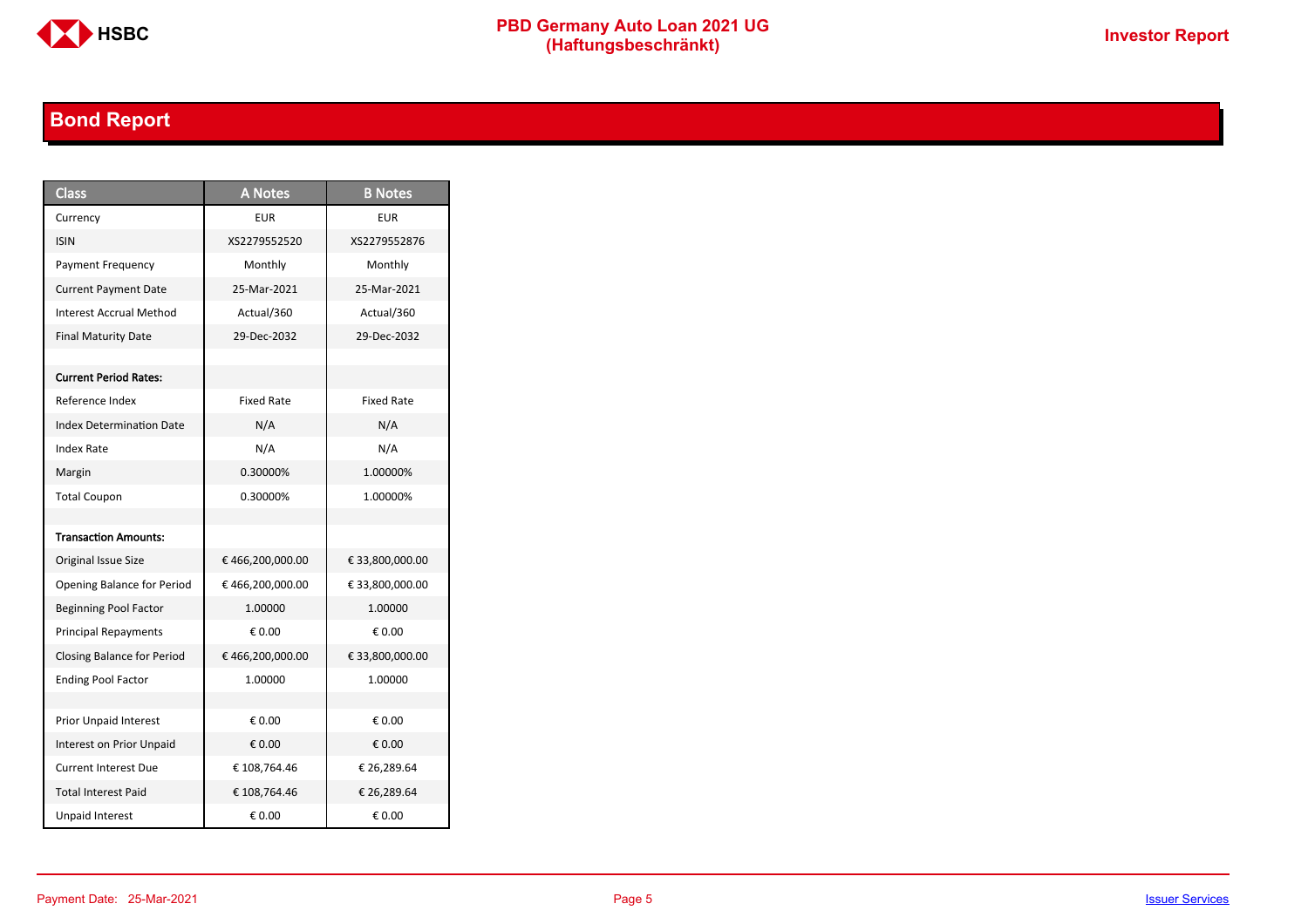

# **PBD Germany Auto Loan 2021 UG**<br>
(Haftungsbeschränkt)<br>
This area of the CHSD CHA (Haftungsbeschränkt)

# <span id="page-5-0"></span>**Bond Ratings**

| <b>Original Ratings</b> | S&F | <b>Fitch</b> | Moody's | <b>DBRS</b> |
|-------------------------|-----|--------------|---------|-------------|
| Class A<br>.            | n/a | AA           | Aa2     | n/a         |
| Class B                 | n/a | n/a          | n/a     | n/a         |

| <b><i>Surrent Ratings</i></b> | 0.91<br>>I≏∃i | <b>Fitch</b> | Moody's | DERS. |
|-------------------------------|---------------|--------------|---------|-------|
| Class A<br>.                  | n/a           | A۴           | Aa2     | n/a   |
| Class B                       | n/a           | n/a          | n/a     | n/a   |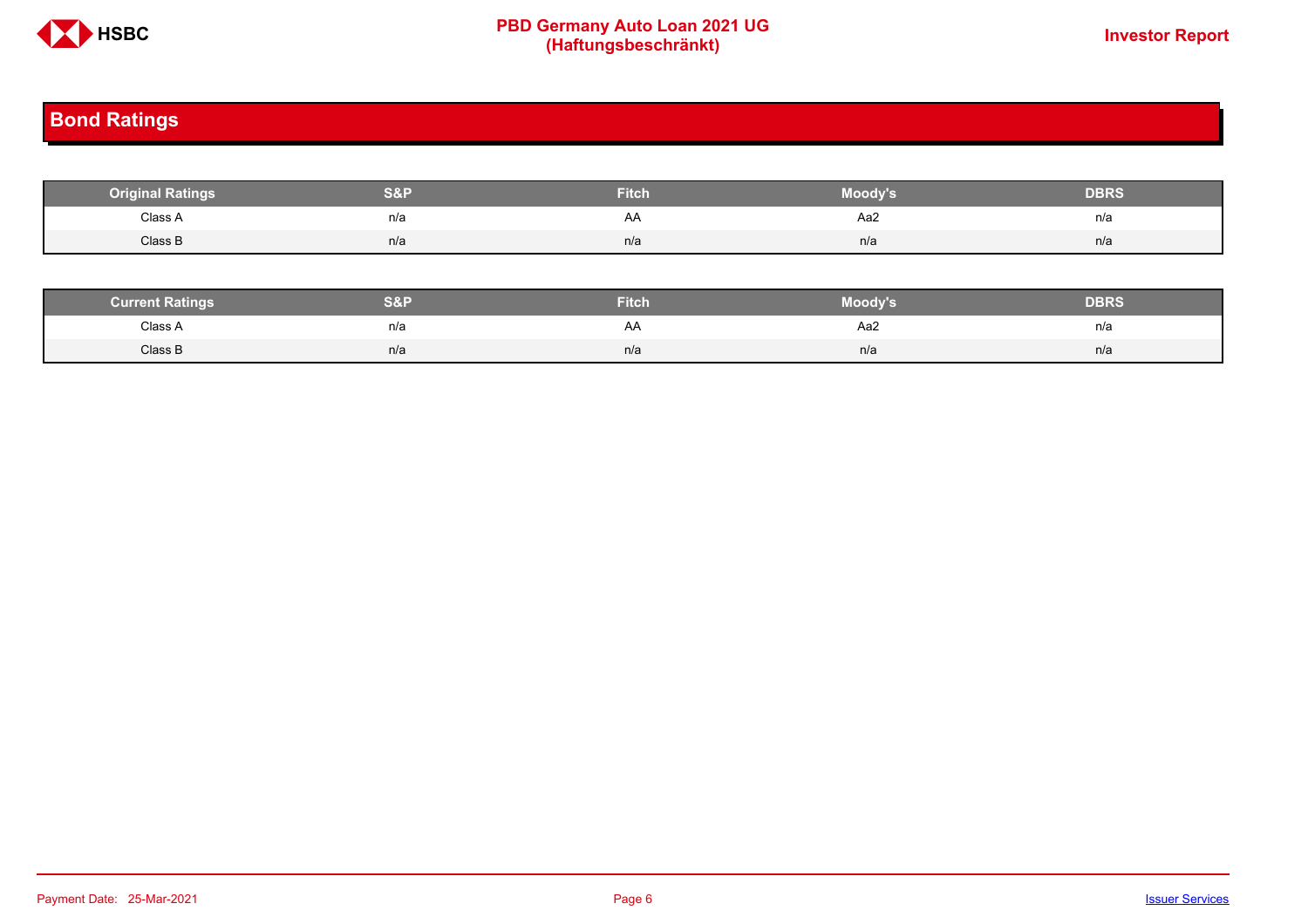

### <span id="page-6-0"></span>**Reserve Account**

| <b>General Reserve Account</b>                 |                |
|------------------------------------------------|----------------|
| <b>Opening Balance</b>                         | € 1,398,600.00 |
| Credits to the General Reserve Account         | € 1,398,600.00 |
| Debits to the General Reserve Account          | € 1,398,600.00 |
| <b>Closing Balance</b>                         | € 1,398,600.00 |
|                                                |                |
| <b>General Reserve Account Required Amount</b> | € 1,398,600.00 |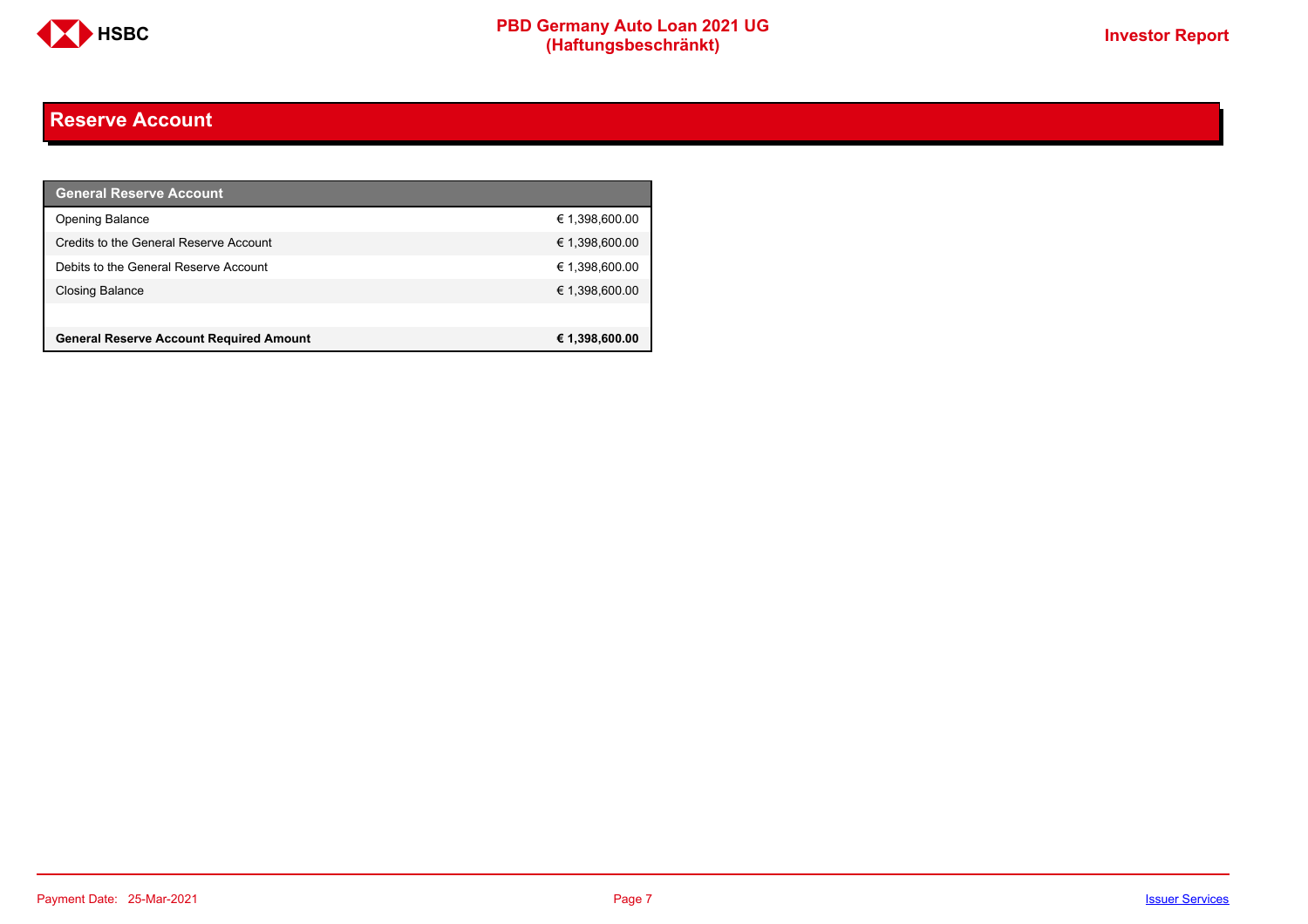

### <span id="page-7-0"></span>**Bank Accounts**

| <b>General Collection Account</b>         |                 |
|-------------------------------------------|-----------------|
| <b>Opening Balance</b>                    |                 |
| Credits to the General Collection Account | € 13,249,641.90 |
| Debits to the General Collection Account  | € 13,249,641.90 |
| Closing Balance                           |                 |

| <b>Interest Account</b>         |  |
|---------------------------------|--|
| Opening Balance                 |  |
| Credits to the Interest Account |  |
| Debits to the Interest Account  |  |
| <b>Closing Balance</b>          |  |

| <b>Principal Account</b>         |                 |
|----------------------------------|-----------------|
| <b>Opening Balance</b>           | €471.09         |
| Credits to the Principal Account | € 11,832,690.88 |
| Debits to the Principal Account  | € 11.832.909.30 |
| <b>Closing Balance</b>           | € 252.67        |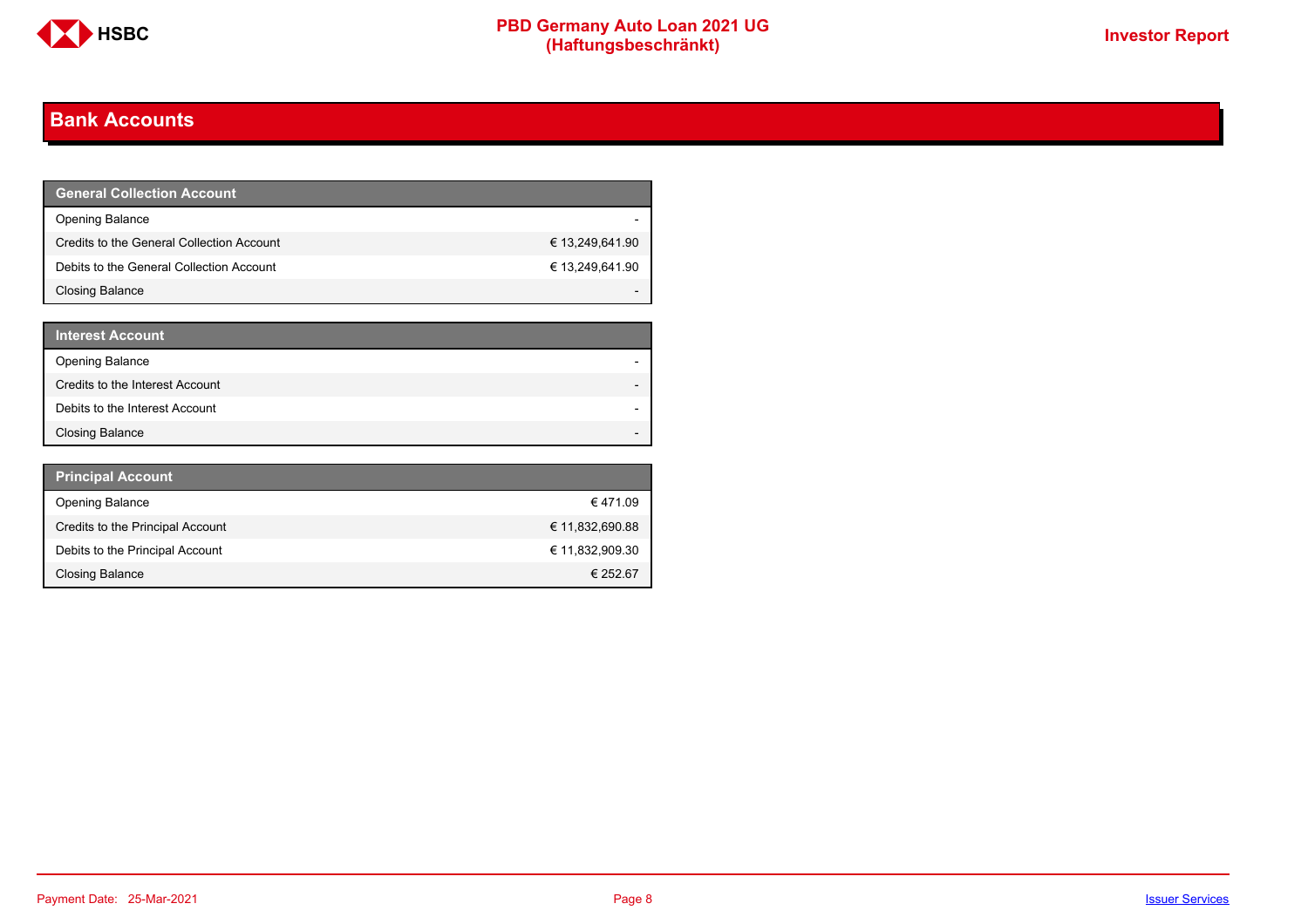

# <span id="page-8-0"></span>**Ledgers**

| <b>Principal Deficiency Ledger</b>         |  |
|--------------------------------------------|--|
| <b>Opening Balance</b>                     |  |
| Credits to the Principal Deficiency Ledger |  |
| Debits to the Principal Deficiency Ledger  |  |
| Closing Balance                            |  |

| <b>Principal Account Ledger</b>         |                |
|-----------------------------------------|----------------|
| <b>Opening Balance</b>                  | €471.09        |
| Credits to the Principal Account Ledger | €11,832,690,88 |
| Debits to the Principal Account Ledger  | €11,832,909,30 |
| <b>Closing Balance</b>                  | €252.67        |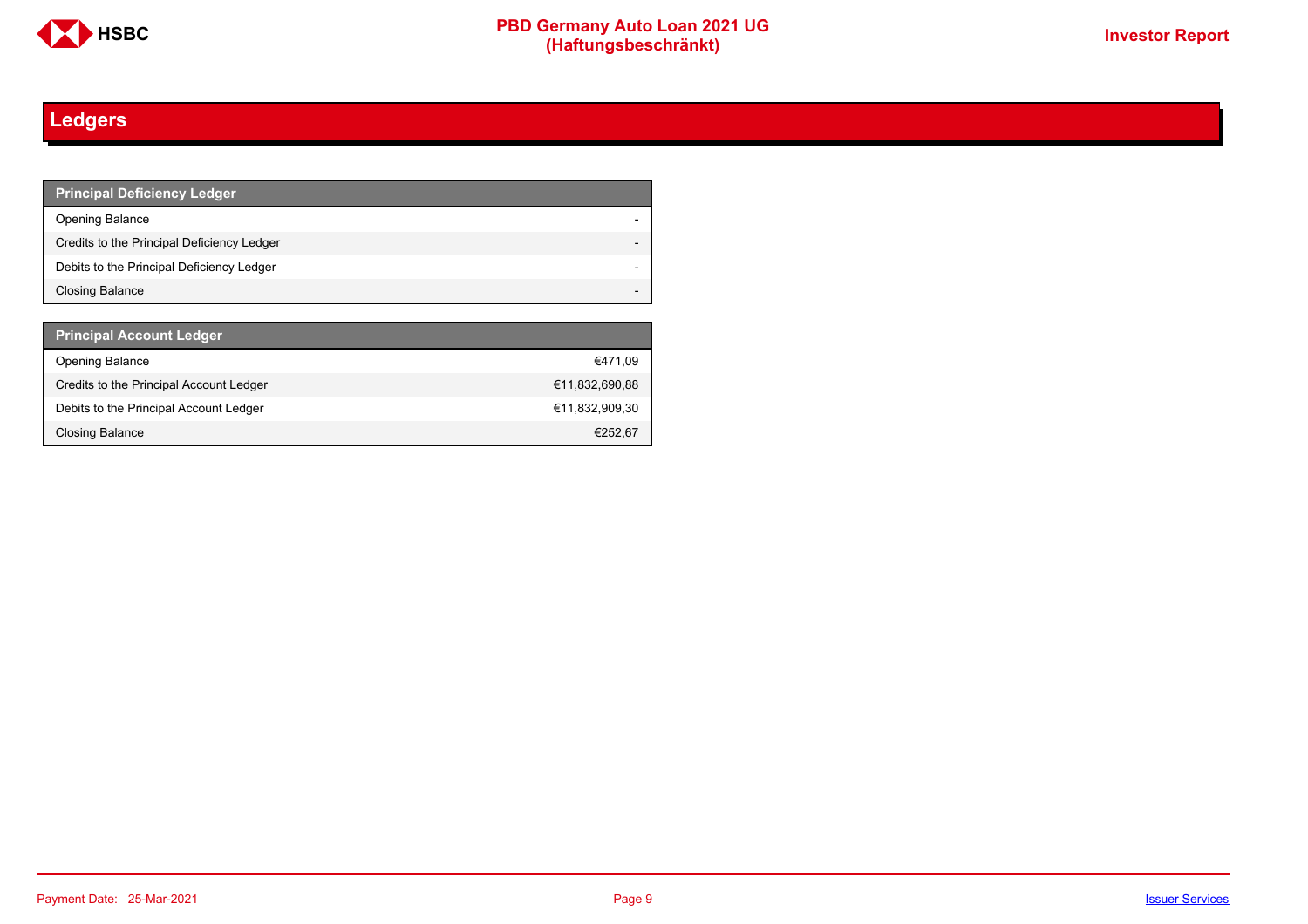

### <span id="page-9-0"></span>**Subordinated Loan**

| <b>Subordinated Loan Details</b> |               |
|----------------------------------|---------------|
| Opening Loan Balance             | €1,398,600,00 |
| Interest Due (fixed 1% p/a)      | €1,087,80     |
| <b>Total Interest Paid</b>       | €1,087,80     |
| <b>Principal Repayments</b>      |               |
| Closing Loan Balance             | €1,398,600,00 |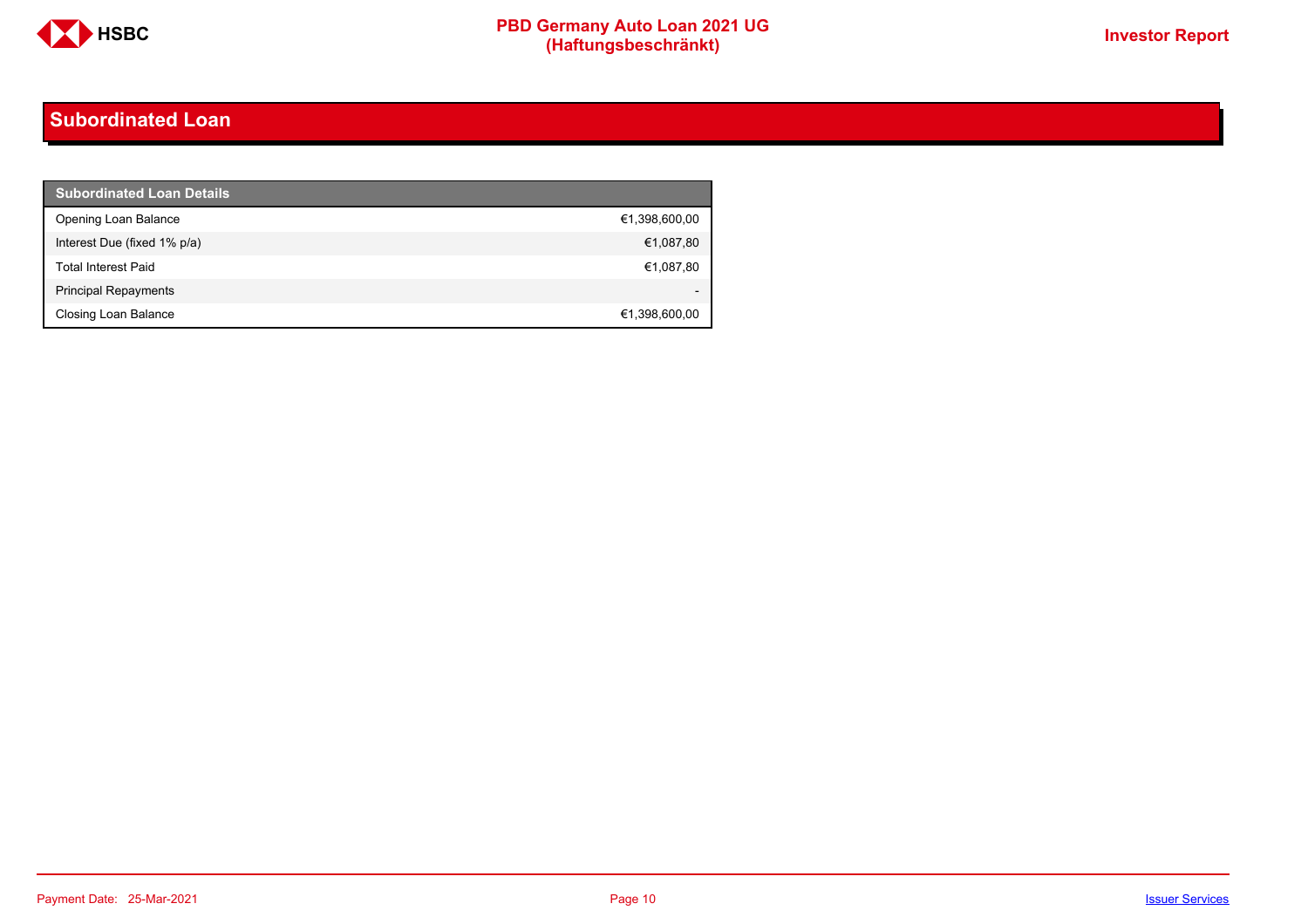

### <span id="page-10-0"></span>**Expenses Report**

| Fee Type                     | <b>Prior Shortfall</b>   | <b>Current Amount Due</b> | <b>Current Amount Paid</b> | <b>Outstanding Shortfall</b> |
|------------------------------|--------------------------|---------------------------|----------------------------|------------------------------|
| Account Bank                 |                          |                           |                            |                              |
| Agent Bank                   | $\overline{\phantom{a}}$ | $\overline{\phantom{a}}$  | $\overline{\phantom{a}}$   | $\overline{\phantom{a}}$     |
| Arranger                     | $\overline{\phantom{a}}$ | $\overline{\phantom{a}}$  | $\overline{\phantom{a}}$   | $\overline{\phantom{a}}$     |
| Auditors                     | $\overline{\phantom{a}}$ | $\overline{\phantom{a}}$  | $\overline{\phantom{a}}$   |                              |
| <b>Calculation Agent</b>     | $\overline{\phantom{a}}$ | €28,000,00                | €28,000,00                 |                              |
| Corporate Administrator      | $\overline{\phantom{a}}$ | $\sim$                    | $\overline{\phantom{a}}$   | $\overline{\phantom{a}}$     |
| Data Trustee                 | $\overline{\phantom{a}}$ | $\overline{\phantom{a}}$  | $\blacksquare$             | $\overline{a}$               |
| Legal Advisers               | $\overline{\phantom{a}}$ | €9,520,00                 | €9,520,00                  | $\overline{\phantom{a}}$     |
| <b>Listing Agent</b>         | $\overline{\phantom{a}}$ |                           |                            | $\overline{\phantom{a}}$     |
| Other Amounts                | $\sim$                   | $\sim$                    | $\sim$                     | $\sim$                       |
| Paying Agent                 | $\overline{\phantom{a}}$ | $\overline{\phantom{a}}$  | $\overline{\phantom{a}}$   | $\overline{\phantom{a}}$     |
| Rating Agencies              |                          |                           |                            |                              |
| Back-Up Servicer Facilitator | $\overline{\phantom{a}}$ | $\sim$                    | $\overline{\phantom{a}}$   | $\overline{\phantom{a}}$     |
| Reporting Agent              | $\sim$                   | $\overline{\phantom{a}}$  | $\overline{\phantom{a}}$   | $\overline{\phantom{a}}$     |
| Servicer                     | $\overline{\phantom{a}}$ | €124,999,88               | €124,999,88                | $\overline{\phantom{a}}$     |
| Settlement Agent             | $\sim$                   | $\sim$                    | $\sim$                     | $\overline{\phantom{a}}$     |
| Back-Up Servicer             | $\overline{\phantom{a}}$ | $\overline{\phantom{a}}$  | $\blacksquare$             | $\overline{a}$               |
| Tax                          |                          |                           |                            |                              |
| Security Trustee             | $\overline{\phantom{a}}$ | €4,000,00                 | €4,000,00                  | $\overline{\phantom{a}}$     |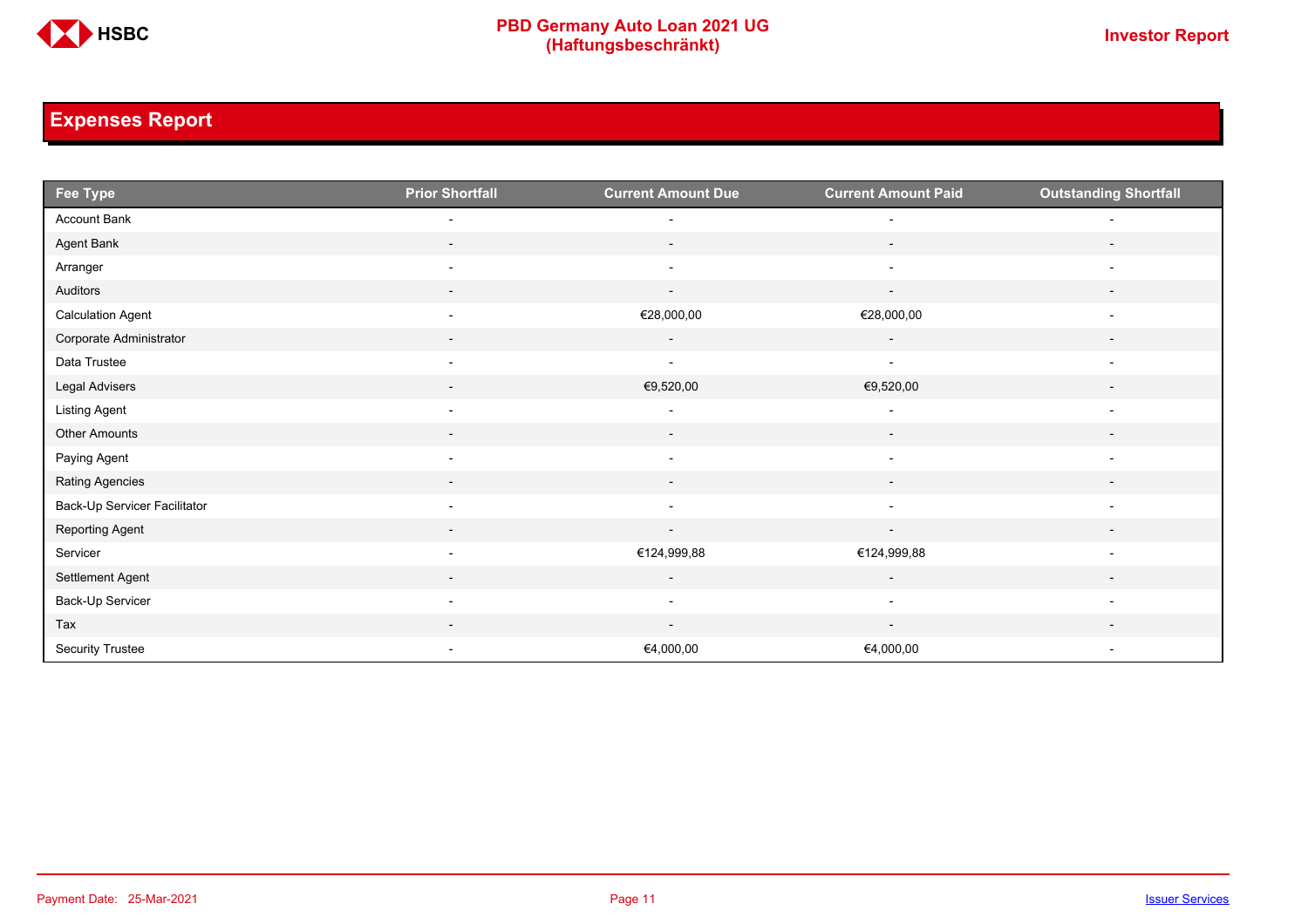

### <span id="page-11-0"></span>**Available Distribution Amounts**

| <b>Available Collections</b>       |                 |
|------------------------------------|-----------------|
| (a) All cash collections           | € 13,249,641.90 |
| (b) Any Deemed Collections         | € 83,349.46     |
| (c) Any and all Recoveries         |                 |
| <b>Total Available Collections</b> | € 13,332,991.36 |

| <b>Available Interest Collections</b>                              |              |
|--------------------------------------------------------------------|--------------|
| The Available Collections less the Available Principal Collections | 1.500.300.48 |

| <b>Available Interest Amount</b>                                                 |                          |
|----------------------------------------------------------------------------------|--------------------------|
| (a) The Available Interest Collections                                           | € 1,500,300.48           |
| (b) The amount standing to the credit of the General Reserve Account             | € 1,398,600.00           |
| (c) Any interest earned (if any) in respect of the Accounts                      |                          |
| (d) With respect to the First Payment Date, The issue price of the Class A Notes | $\overline{\phantom{0}}$ |
| <b>Total Available Interest Amount</b>                                           | € 2,898,900.48           |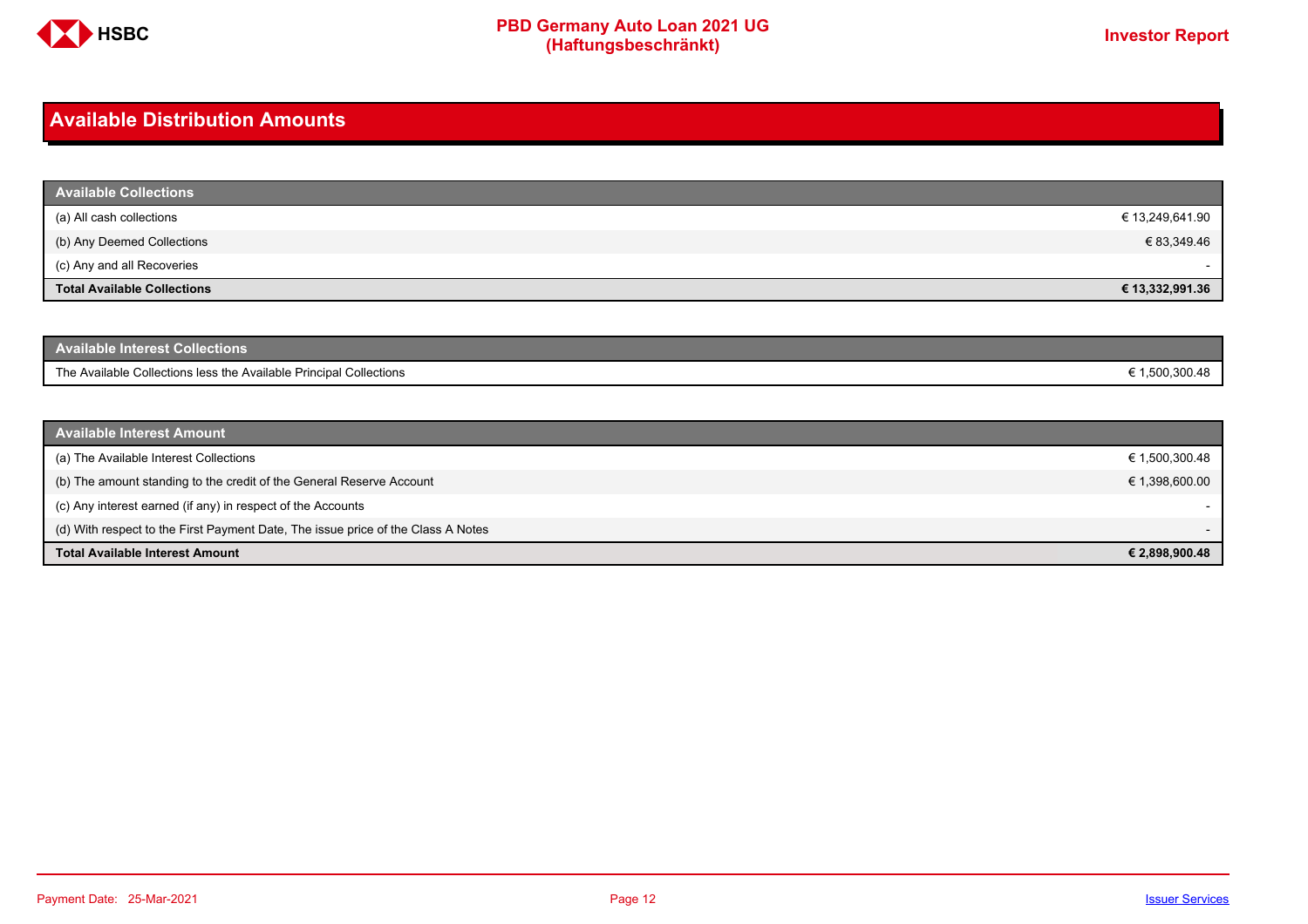

# <span id="page-12-0"></span>**Pre-Enforcement Priority of Payments**

| <b>Interest Priority of Payments</b>                                                                                                   | <b>Amounts Paid</b> | <b>Available Funds</b> |
|----------------------------------------------------------------------------------------------------------------------------------------|---------------------|------------------------|
|                                                                                                                                        |                     | € 2,898,900.48         |
| (a) first, to pay the Issuer Expenses and any Issuer Expenses Arrears                                                                  | € 166.519.88        | € 2,732,380.60         |
| (b) second, to pay, pari passu and on a pro rata basis, the Class A Notes Interest Amount                                              | € 108.764.46        | € 2,623,616.14         |
| (c) third, to transfer to the General Reserve Account for the balance to be equal to the Reserve Required Amount                       | € 1,398,600.00      | € 1,225,016.14         |
| (d) fourth, transfer to the Principal Account to reduce any Principal Deficiency Ledger to zero                                        |                     | € 1,225,016.14         |
| (e) fifth, to pay, pari passu and on a pro rata basis, the Class B Notes Interest Amount and Class B Interest Arrears                  | € 26.289.64         | € 1,198,726.50         |
| (f) sixth, to pay the Subordinated Loan Provider, first, Interest, and thereafter Principal (General Reserve Required Decrease Amount) | € 1.087.80          | € 1,197,638.70         |
| (g) seventh, to pay the remaining Available Interest Amount to the Seller                                                              | € 1,197,638.70      |                        |
| <b>Total Distribution Amount</b>                                                                                                       | € 2,898,900.48      |                        |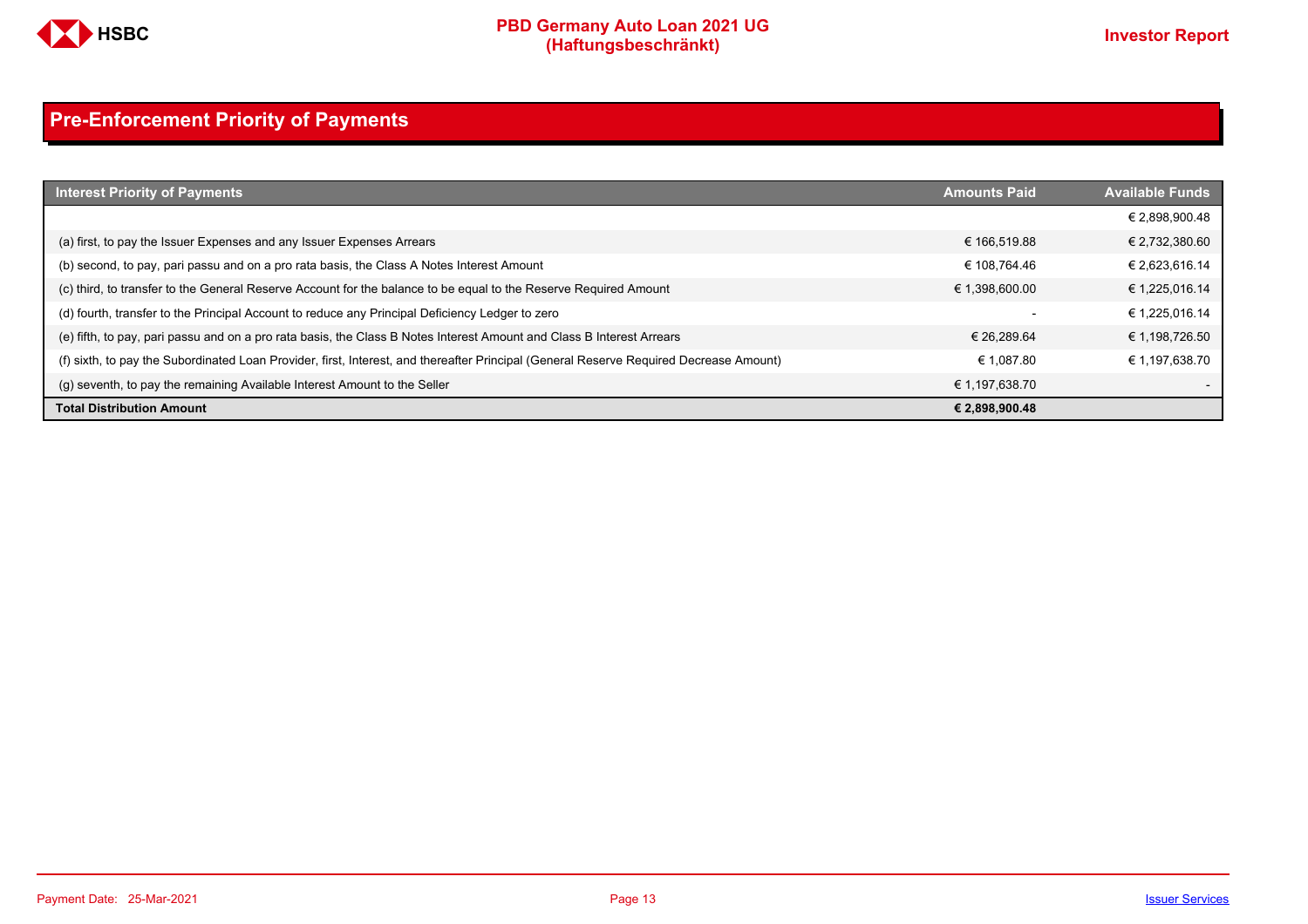

### <span id="page-13-0"></span>**Available Distribution Amounts**

| <b>Available Principal Collections</b>                           |                 |
|------------------------------------------------------------------|-----------------|
| (a) Scheduled Principal                                          | € 9,203,805.26  |
| (b) Unscheduled Principal                                        | € 2,545,536.16  |
| (c) Deemed Collections less Deemed Collection Interest Component | € 83,349.46     |
| <b>Total Available Principal Collections</b>                     | € 11,832,690.88 |

| <b>Available Principal Amount</b>                                                    |                          |
|--------------------------------------------------------------------------------------|--------------------------|
| (a) All Principal Collections                                                        | € 11,832,690.88          |
| (b) The remaining balance standing to the credit of the Principal Account (if any)   | € 471.09                 |
| (c) all amounts to be transferred from the Interest Account to the Principal Account |                          |
| (d) The Further Notes Amount                                                         | $\overline{\phantom{a}}$ |
| (e) Any amounts credited to the Principal Account Ledger                             |                          |
| <b>Total Available Principal Amount</b>                                              | € 11,833,161.97          |

| <b>Maximum Receivables Purchase Amount</b>                                               |                  |
|------------------------------------------------------------------------------------------|------------------|
| (a) the difference between:                                                              |                  |
| (i) The Aggegate Outstanding Note Principal Amount                                       | € 500,000,000.00 |
| minus                                                                                    |                  |
| (ii) the Aggregate Outstanding Principal Amount on the last day of the Collection Period | €488,166,838.03  |
| (b) The Available Principal Amount, less Additional Purchased Receivables                | € 11.833.161.97  |
| Maximum Receivables Purchase Amount (the lesser of (a) and (b) above)                    | € 11,833,161.97  |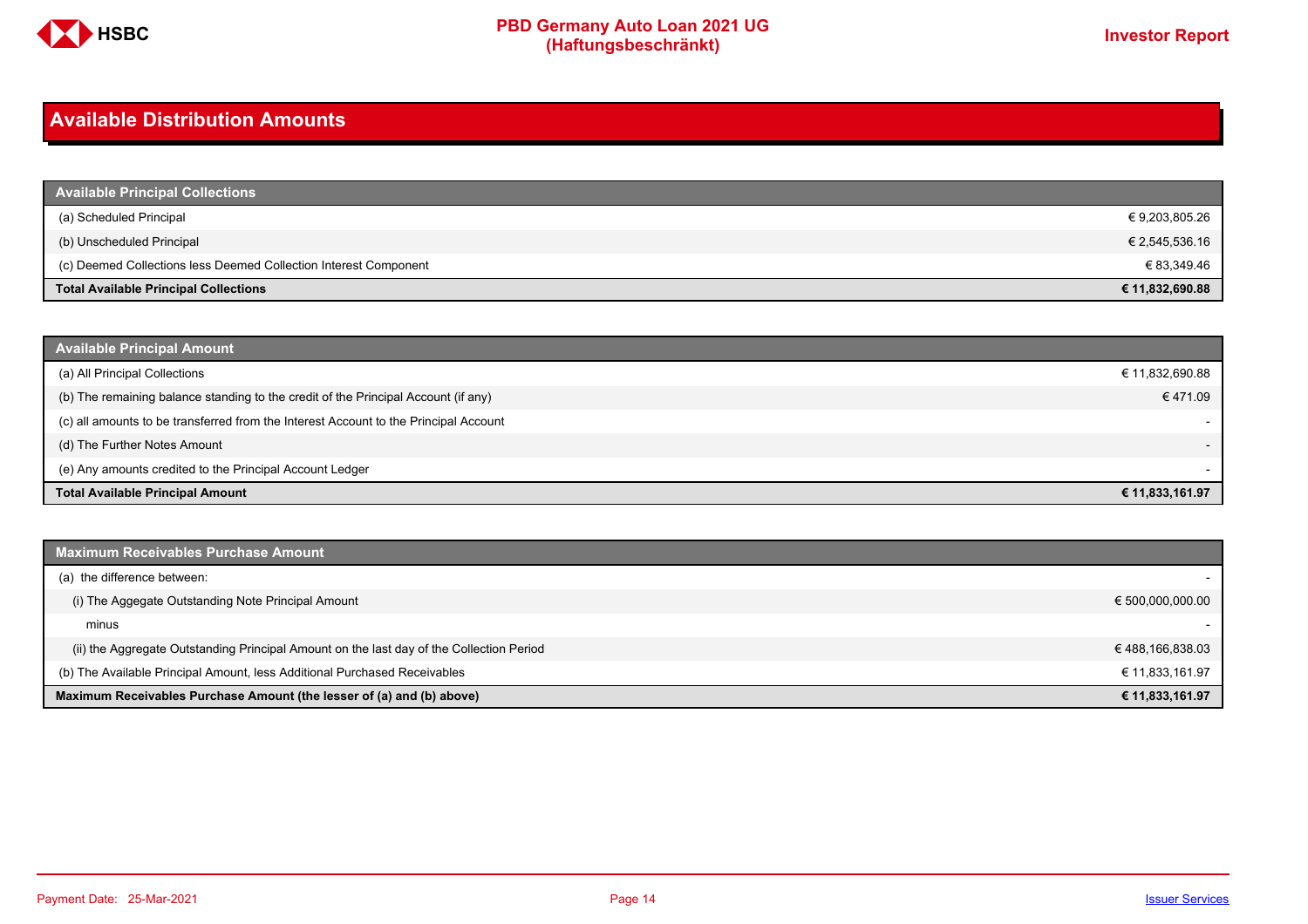

# <span id="page-14-0"></span>**Pre-Enforcement Priority of Payments**

| <b>Principal Priority of Payments</b>                                                                               | <b>Amounts Paid</b>      | <b>Available Funds</b> |
|---------------------------------------------------------------------------------------------------------------------|--------------------------|------------------------|
|                                                                                                                     |                          | € 11,833,161.97        |
| (a) first, to pay the Seller the Principal Component Purchase Price                                                 | € 11,832,909.30          | € 252.67               |
| (b) second, during the Revolving Period, to pay any amounts up to the Maximum Principal Account Ledger Amount       | € 252.67                 |                        |
| (c) third, on each Payment Date, to pay, pari passu and on a pro rata basis, the Class A Notes Amortisation Amount  |                          |                        |
| (d) fourth, on each Payment Date, to pay, pari passu and on a pro rata basis, the Class B Notes Amortisation Amount | $\overline{\phantom{0}}$ |                        |
| <b>Total Distribution Amount</b>                                                                                    | € 11,833,161.97          |                        |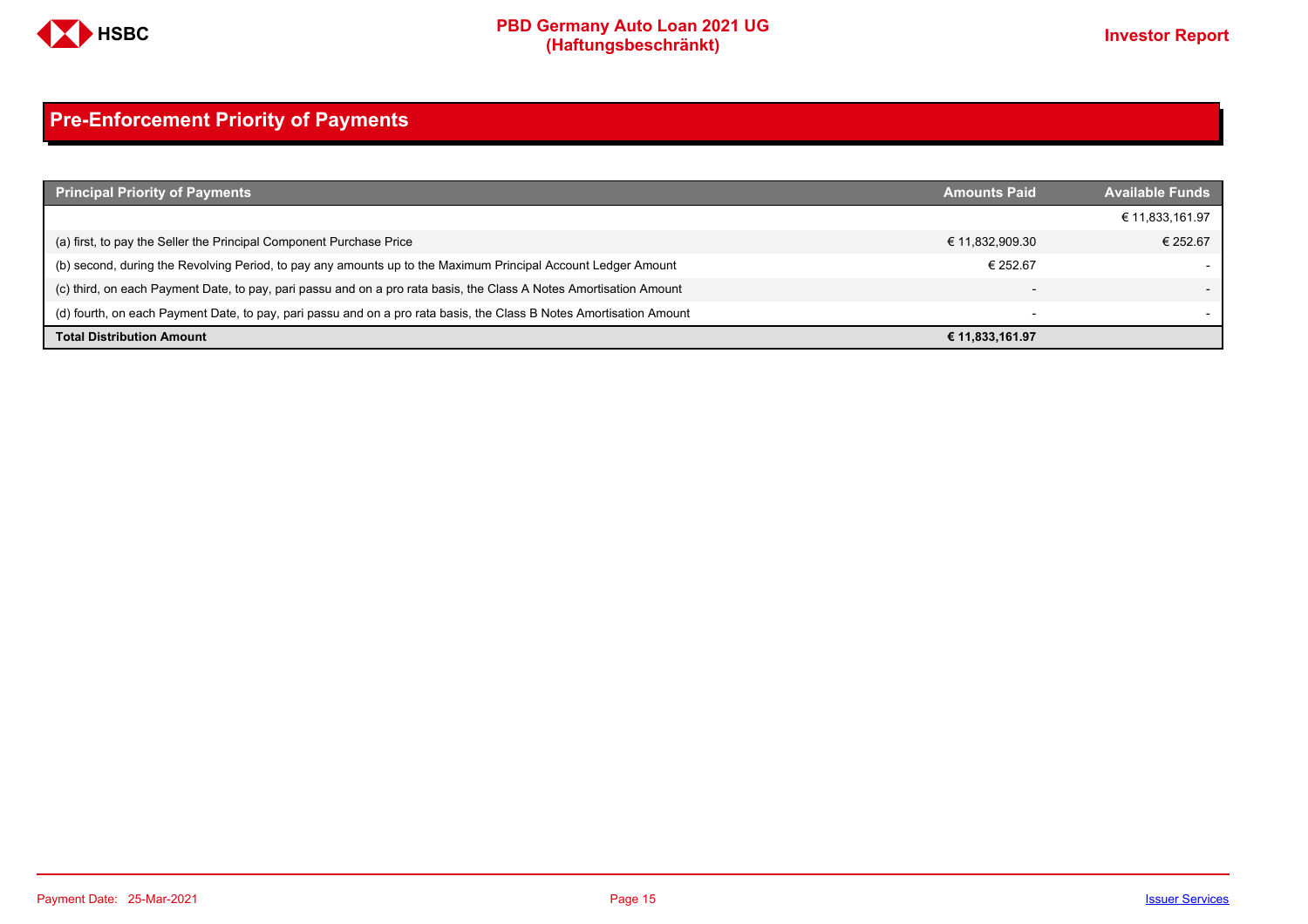

# <span id="page-15-0"></span>**Triggers & Events**

| <b>Transaction Events Summary</b> |    |
|-----------------------------------|----|
|                                   |    |
| Seller Event                      | No |
|                                   |    |
| Servicer Termination Event        | No |
|                                   |    |
| <b>Notification Event</b>         | No |
|                                   |    |
| <b>Issuer Event of Default</b>    | No |
|                                   |    |
| <b>Amortisation Event</b>         | No |
|                                   |    |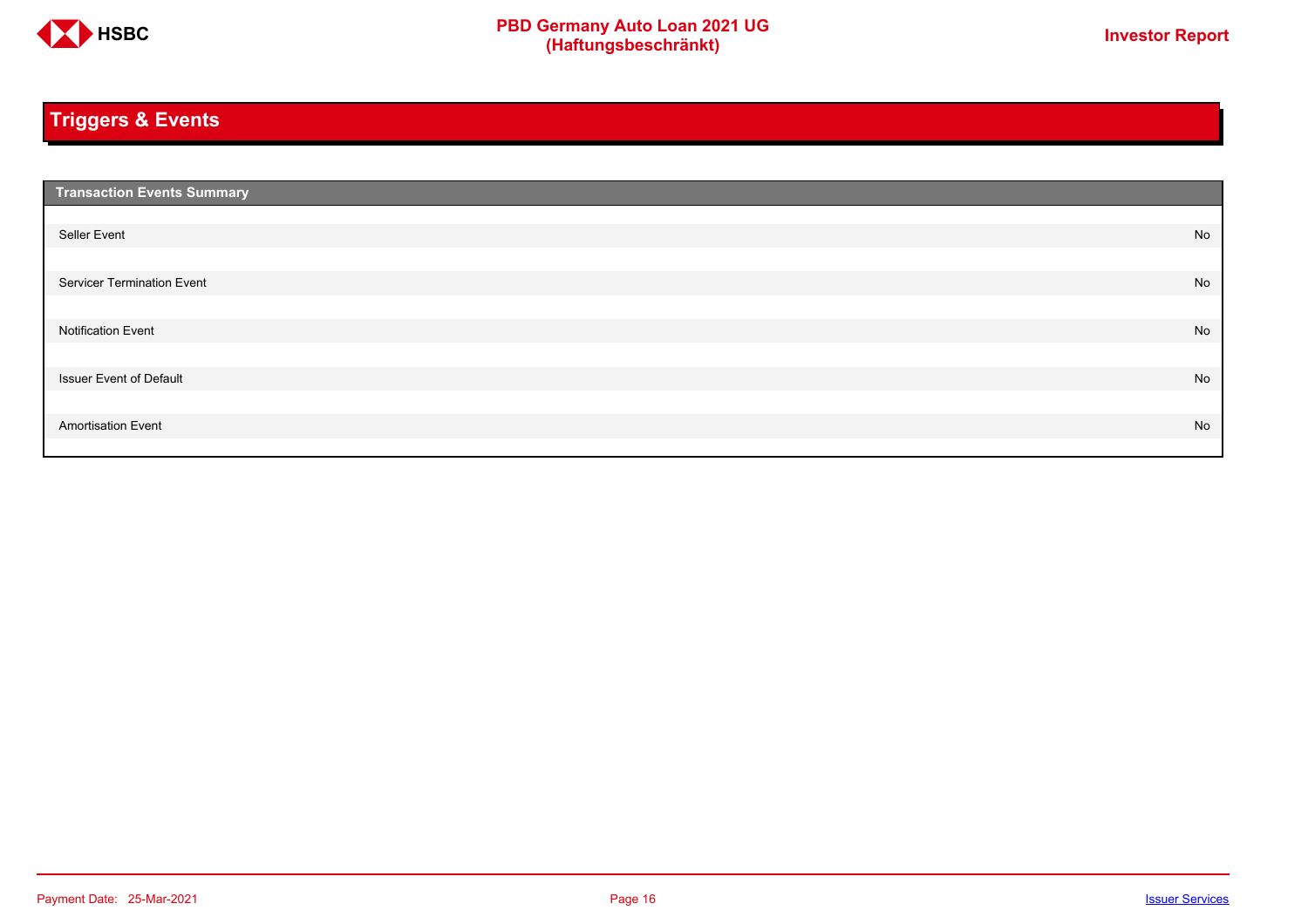

### <span id="page-16-0"></span>**Counterparty Ratings**

|                                      |                          |               |                | Long Term |               |                | <b>Short Term</b> |               |
|--------------------------------------|--------------------------|---------------|----------------|-----------|---------------|----------------|-------------------|---------------|
| <b>Counterparty</b>                  | <b>Counterparty Role</b> | <b>Agency</b> | <b>Trigger</b> | Rating    | <b>Status</b> | <b>Trigger</b> | Rating            | <b>Status</b> |
| Elavon Financial Services DAC        | <b>Account Bank</b>      | Fitch         |                | AA.       | <b>Pass</b>   | F1             | $F1+$             | Pass          |
| <b>Elavon Financial Services DAC</b> | <b>Account Bank</b>      | Moodys        | A <sub>2</sub> | Aa2       | Pass          | $P-1$          | $P-1$             | Pass          |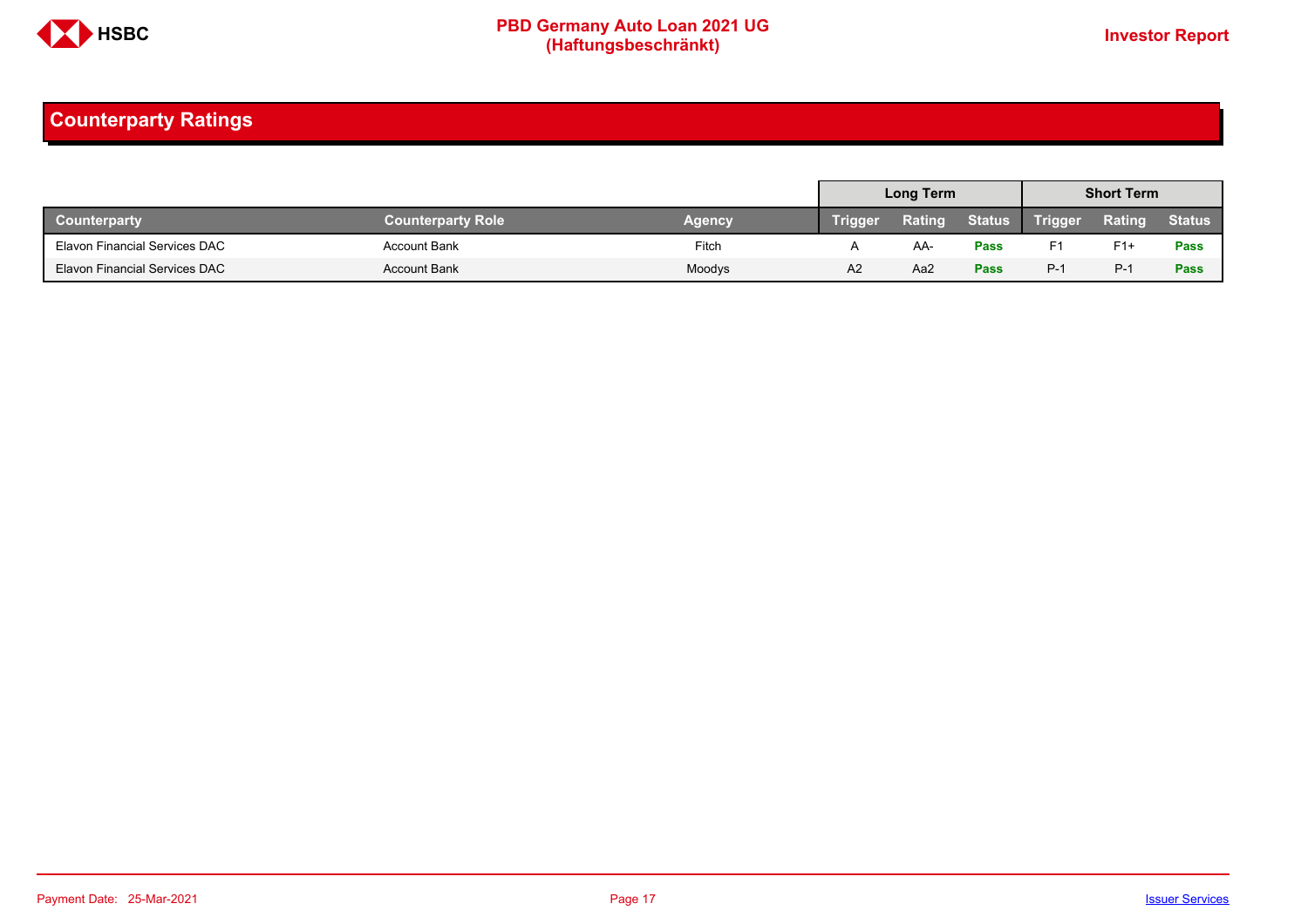

# <span id="page-17-0"></span>**Portfolio Summary**

| Portfolio Statistics - Performing Receivables |            |
|-----------------------------------------------|------------|
| Top 1 Customer                                | 0.03%      |
| Top 10 Customers                              | 0.26%      |
| Top 20 Customers                              | 0.47%      |
| Average Balance per Customer                  | €11,869,71 |
| Weighted Average Discounted Interest Rate     | 3.34%      |
| Weighted Average OLTV                         | 84.33%     |
| Weighted Average Original Term (Months)       | 49.75      |
| Weighted Average RemainingTerm (Months)       | 35.78      |
| Weighted Average Seasoning (Months)           | 13.96      |
| <b>Balloon Amount</b>                         | 38.42%     |

| <b>Loan Portfolio</b>                                                |                              |                 |
|----------------------------------------------------------------------|------------------------------|-----------------|
| Principal Opening Balance of performing and delinquent receivables : | Principal                    | €499,999,528.91 |
|                                                                      | <b>Number of Contracts</b>   | 41,271          |
| Principal Receipts:                                                  | <b>Principal Scheduled</b>   | € 9,183,770.44  |
|                                                                      | <b>Principal Unscheduled</b> | € 2,545,536.16  |
| Principal Opening Balance of repurchased receivables:                | Principal                    | € 103,384.28    |
|                                                                      | <b>Number of Contracts</b>   | 35              |
| Losses (default amount):                                             | Principal                    | $\sim$          |
|                                                                      | <b>Number of Contracts</b>   | $\overline{a}$  |
| Principal Closing Balance:                                           | Principal                    | €488,166,838.03 |
|                                                                      | <b>Number of Contracts</b>   | 41,236          |
| <b>Additional Receivables:</b>                                       | Principal                    | 11,832,909.3    |
|                                                                      | <b>Number of Contracts</b>   | 853             |
| Principal Closing Balance plus Additional Receivables                | Principal                    | 499,999,747.33  |
|                                                                      | <b>Number of Contracts</b>   | 42,089          |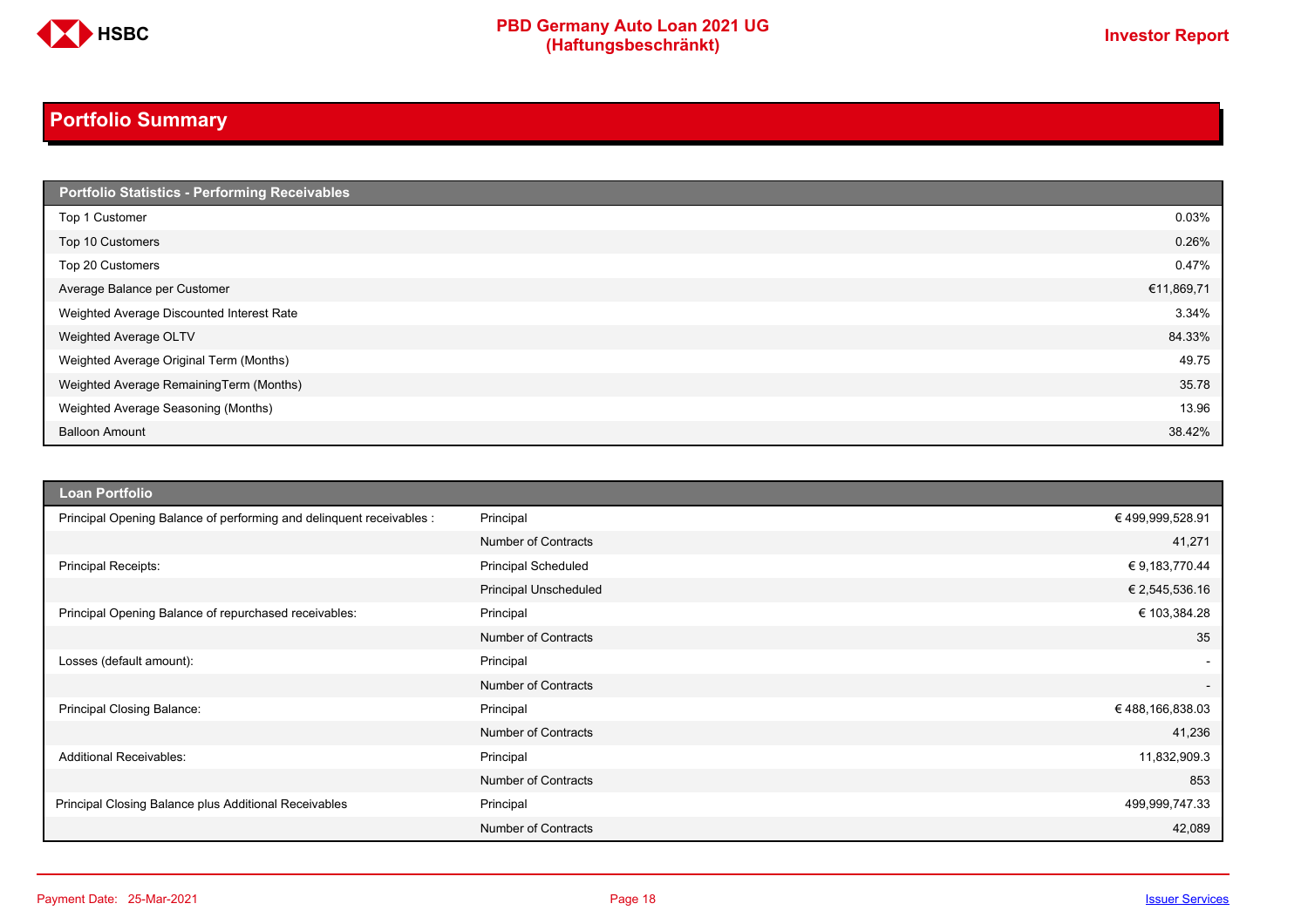

# **Portfolio Summary**

| <b>Performance Summary - Defaulted Receivables</b> | <b>Total</b>             |
|----------------------------------------------------|--------------------------|
| <b>Current Defaulted Receivables</b>               | $\overline{\phantom{a}}$ |
| Number of current Defaulted Receivables            | $\overline{\phantom{0}}$ |
| <b>Cumulative Defaulted Receivables</b>            | $\overline{\phantom{a}}$ |
| Number of Cumulative Defaulted Receivables         | $\overline{\phantom{0}}$ |
| <b>Current Recoveries</b>                          | $\overline{\phantom{0}}$ |
| Number of Current Recoveries                       | $\overline{\phantom{a}}$ |
| <b>Cumulative Recoveries</b>                       | $\overline{\phantom{a}}$ |
| Number of Cumulative Recoveries                    | $\overline{\phantom{0}}$ |
| Net Cumulative Losses under Defaulted Receivables  | $\overline{\phantom{a}}$ |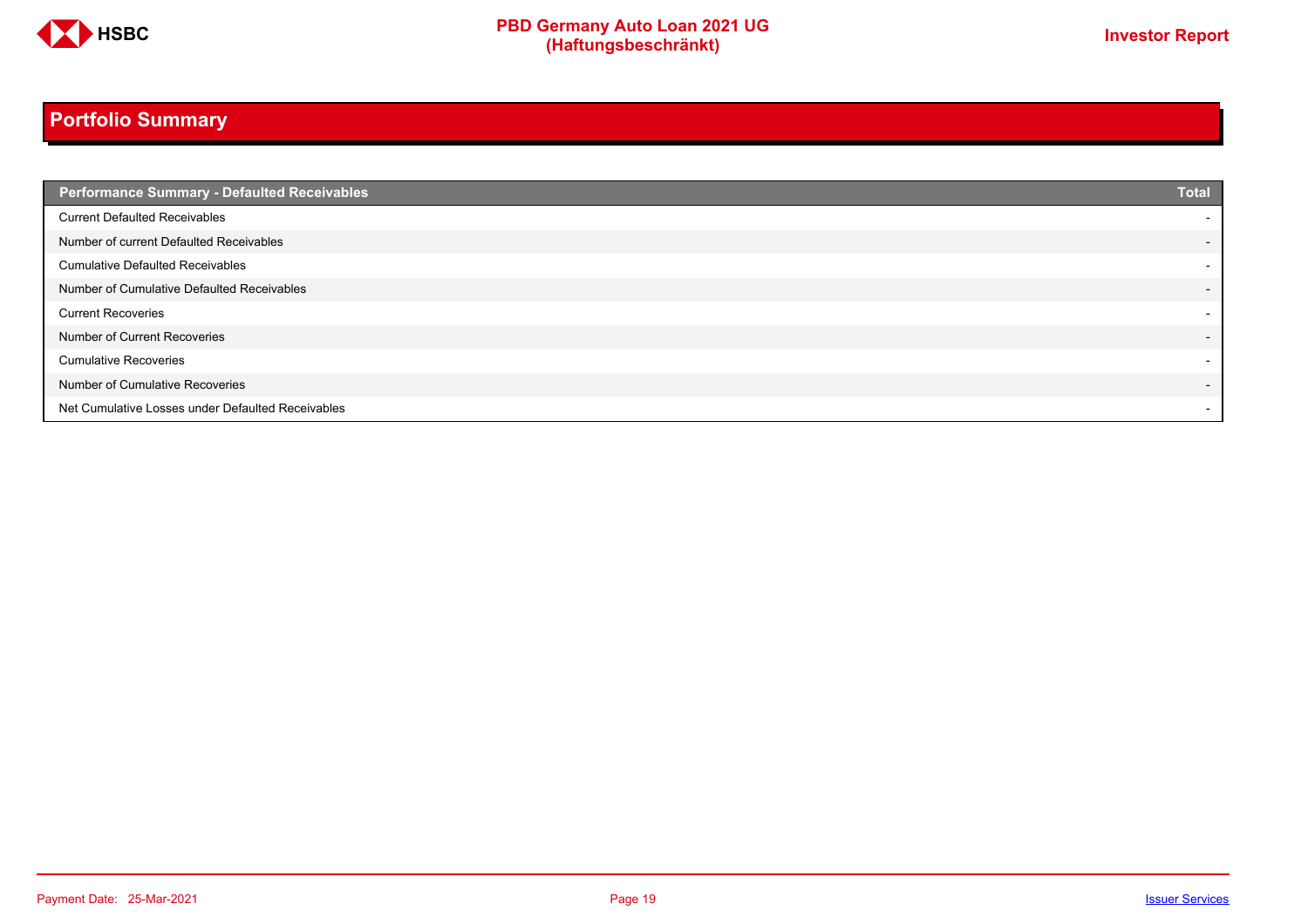

# **Portfolio Summary**

| <b>Performance Summary - Loan Performance</b> | <b>Trigger Breached</b> | <b>Trigger</b>           | <b>Current Month</b> |
|-----------------------------------------------|-------------------------|--------------------------|----------------------|
| <b>Performance Ratios:</b>                    |                         |                          |                      |
| Constant Prepayment Rate (CPR)                |                         | $\overline{\phantom{0}}$ | 6.05%                |
| <b>Cumulative Default Ratio</b>               | N                       | 1.00%                    |                      |
| Average Delinquency Ratio                     | N                       | 4.00%                    | 0.36%                |
| <b>Principal Deficiency Shortfall</b>         |                         | $\overline{\phantom{0}}$ |                      |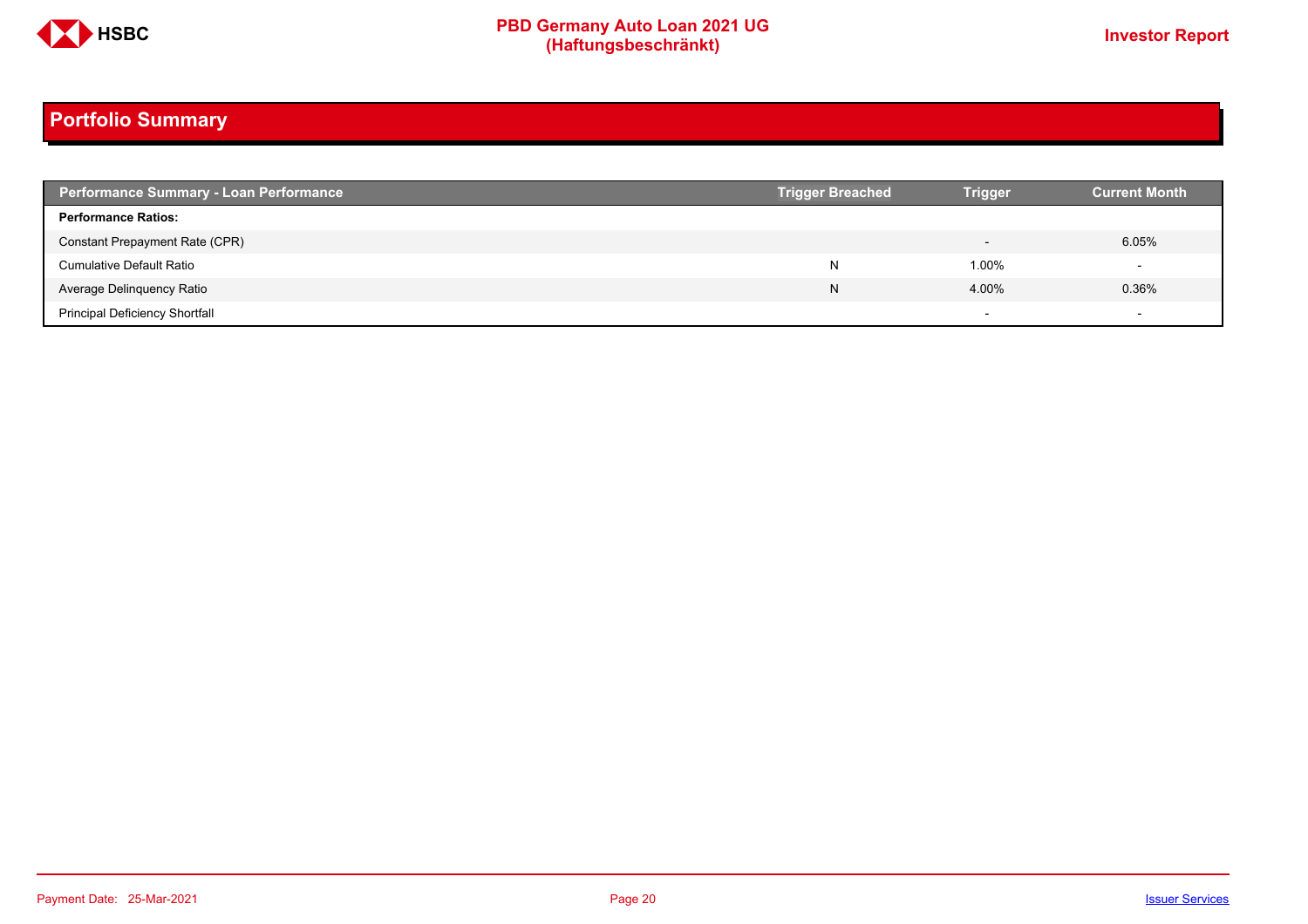

### <span id="page-20-0"></span>**Portfolio Concentration**

| <b>Concentration Limits</b>                                                                                                                                                                                                                                                                                                                                                                                                              | <b>Limit</b> | <b>Breached?</b> | <b>Actual</b><br>Amount | % of Total |
|------------------------------------------------------------------------------------------------------------------------------------------------------------------------------------------------------------------------------------------------------------------------------------------------------------------------------------------------------------------------------------------------------------------------------------------|--------------|------------------|-------------------------|------------|
| (a) the aggregate Outstanding Principal Amount of all Purchased Receivables that are Performing Receivables - as of such Subsequent<br>Purchase Date and taking into account all Additional Receivables to be purchased on such Subsequent Purchase Date:                                                                                                                                                                                |              |                  |                         |            |
| (i) which derive from Auto Loan Contracts in respect of Balloon Loans entered into with a Commercial Debtor does not exceed 35% of the                                                                                                                                                                                                                                                                                                   |              |                  |                         |            |
| aggregate Outstanding Principal Amount of all Purchased Receivables that are Performing Receivables, taking into account those Additional<br><b>Receivables</b>                                                                                                                                                                                                                                                                          | 35%          | N                | €137,428,499,25         | 27.49%     |
| (ii) which derive from Auto Loan Contracts entered into with a Commercial Debtor does not exceed 45% of the aggregate Outstanding<br>Principal Amount of all Purchased Receivables that are Performing Receivables, taking into account those Additional Receivables                                                                                                                                                                     | 45%          | N                | €202,826,401,47         | 40.57%     |
|                                                                                                                                                                                                                                                                                                                                                                                                                                          |              |                  |                         |            |
| (iii) which derive from Auto Loan Contracts in respect of Balloon Loans does not exceed 85% of the aggregate Outstanding Principal<br>Amount of all Purchased Receivables that are Performing Receivables, taking into account those Additional Receivables                                                                                                                                                                              | 85%          | N                | €363,538,032,68         | 72.71%     |
|                                                                                                                                                                                                                                                                                                                                                                                                                                          |              |                  |                         |            |
| (iv) which derive from Auto Loan Contracts entered into to purchase Used Cars does not exceed 35% of the aggregate Outstanding<br>Principal Amount of all Purchased Receivables that are Performing Receivables, taking into account those Additional Receivables; and                                                                                                                                                                   | 35%          | N                | €162,553,912,99         | 32.51%     |
|                                                                                                                                                                                                                                                                                                                                                                                                                                          |              |                  |                         |            |
| (v) which are owed by the same Debtor does not exceed 0.05% of the aggregate Outstanding Principal Amount of all Purchased<br>Receivables that are Performing Receivables, taking into account those Additional Receivables                                                                                                                                                                                                              | 0.05%        | N                | €149,324,63             | 0.03%      |
|                                                                                                                                                                                                                                                                                                                                                                                                                                          |              |                  |                         |            |
| (b) the aggregate of the Balloon Amounts in respect of all Purchased Receivables that are Performing Receivables as of such date, taking into<br>account all Additional Receivables to be purchased on such Subsequent Purchase Date, is less than 60% of the aggregate Outstanding<br>Principal Amount of all Purchased Receivables that are Performing Receivables, taking into account those Additional Receivables                   | 60%          | N                | €192,107,550,90         | 38.42%     |
|                                                                                                                                                                                                                                                                                                                                                                                                                                          |              |                  |                         |            |
| (c) the average remaining term of the Auto Loan Contracts from which the Performing Receivables that are Performing Receivables arise.<br>taking into account all Additional Receivables to be purchased on such Subsequent Purchase Date, weighted by the Outstanding Principal<br>Amount of the Performing Receivables that are Performing Receivables, taking into account those Additional Receivables, does not exceed 46<br>months | 46           | N                | 35.78                   |            |
|                                                                                                                                                                                                                                                                                                                                                                                                                                          |              |                  |                         |            |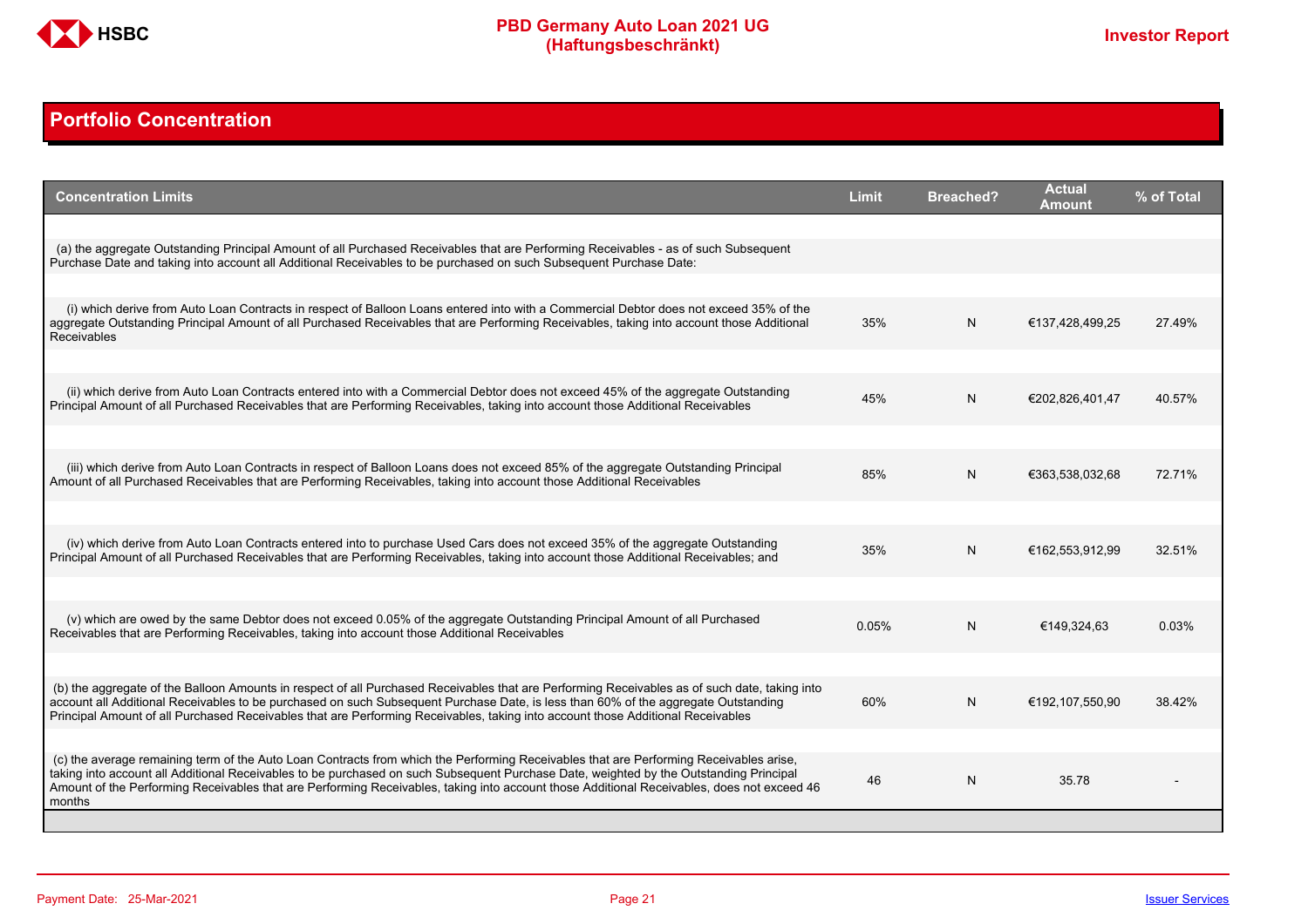

### <span id="page-21-0"></span>**Balance Sheet**

| <b>Assets</b>                            |                          | <b>Liabilities</b>                  |                 |
|------------------------------------------|--------------------------|-------------------------------------|-----------------|
| <b>Principal Outstanding Balance</b>     |                          | <b>Principal Amount Outstanding</b> |                 |
| <b>Performing Receivables</b>            | €488,166,838,03          | Class A Notes                       | €466,200,000,00 |
| <b>Additional Receivables</b>            | €11,832,909,30           | Class B Notes                       | €33,800,000,00  |
| <b>Net Outstanding Receivable Amount</b> | €499,999,747,33          | <b>Notes</b>                        | €500,000,000,00 |
|                                          |                          |                                     |                 |
| Reserves                                 |                          | <b>Liabilities</b>                  |                 |
| General Reserve Account                  | €1,398,600,00            | <b>General Reserve Liability</b>    | €1,398,600,00   |
| <b>General Collection Account</b>        | $\overline{\phantom{a}}$ | <b>General Collection Liability</b> |                 |
| Interest Account                         | $\overline{\phantom{a}}$ | Interest Account                    |                 |
| Principal Account                        | €252,67                  |                                     |                 |
| <b>Total Assets</b>                      | €501,398,600,00          | <b>Principal Account Ledger</b>     | €501,398,600,00 |

| <b>Liabilities</b>                  |                 |
|-------------------------------------|-----------------|
| <b>Principal Amount Outstanding</b> |                 |
| Class A Notes                       | €466,200,000,00 |
| Class B Notes                       | €33,800,000,00  |
| <b>Notes</b>                        | €500,000,000,00 |
|                                     |                 |
| <b>Liabilities</b>                  |                 |
| <b>General Reserve Liability</b>    | €1,398,600,00   |
| <b>General Collection Liability</b> |                 |
| <b>Interest Account</b>             |                 |
|                                     |                 |
| <b>Principal Account Ledger</b>     | €501,398,600,00 |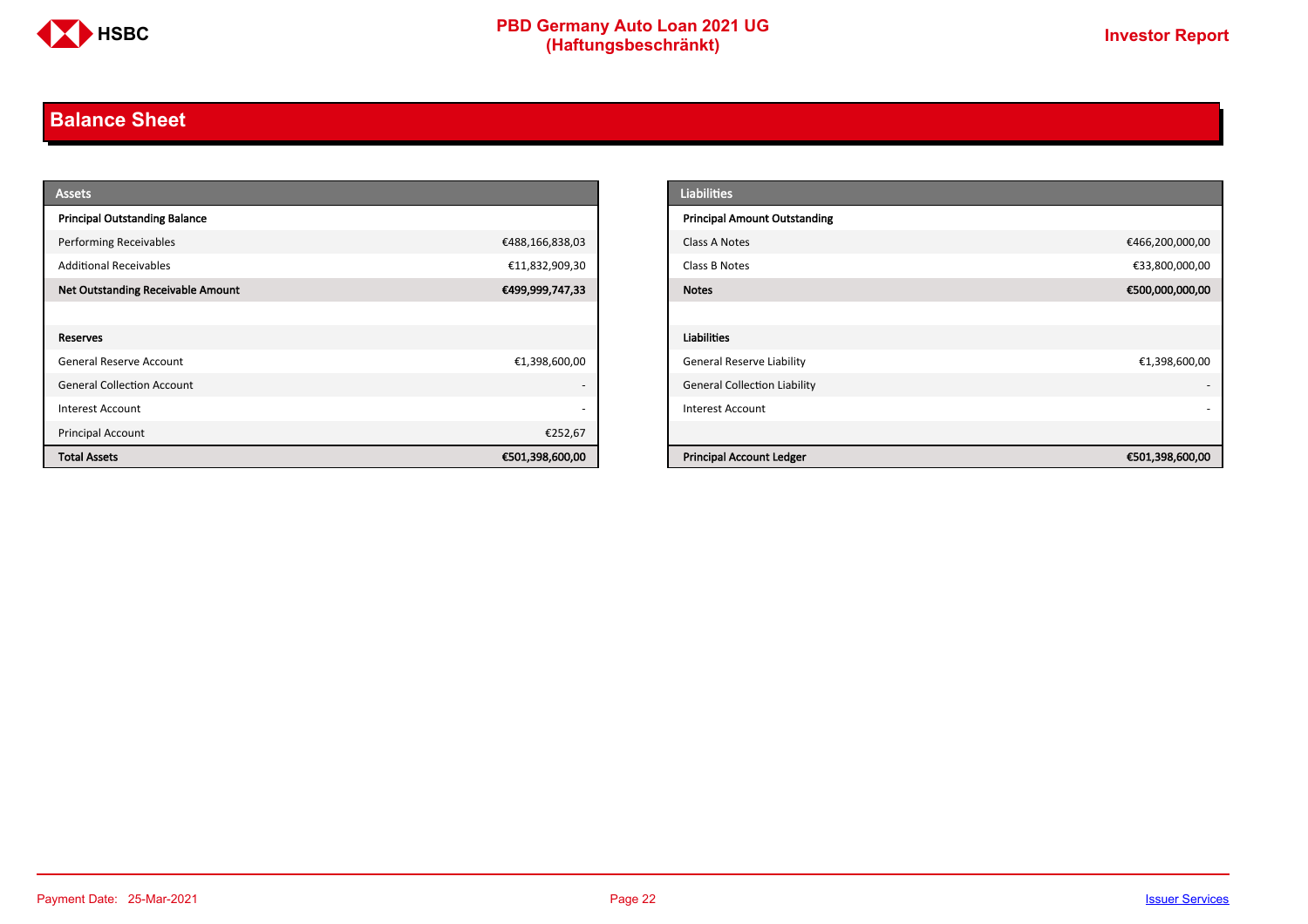

| <b>Delinquent Receivables</b> | <b>Total Current Principal Balance</b> | % Total Current Balance | <b>Number of Loans</b> |         |
|-------------------------------|----------------------------------------|-------------------------|------------------------|---------|
| $0 < 30$ days                 | € 499,881,716.31                       | 99.98%                  | 42,078                 | 99.97%  |
| $30 < 60$ days                | € 118,031.02                           | 0.02%                   |                        | 0.03%   |
| <b>Grand Total</b>            | € 499,999,747.33                       | 100.00%                 | 42,089                 | 100.00% |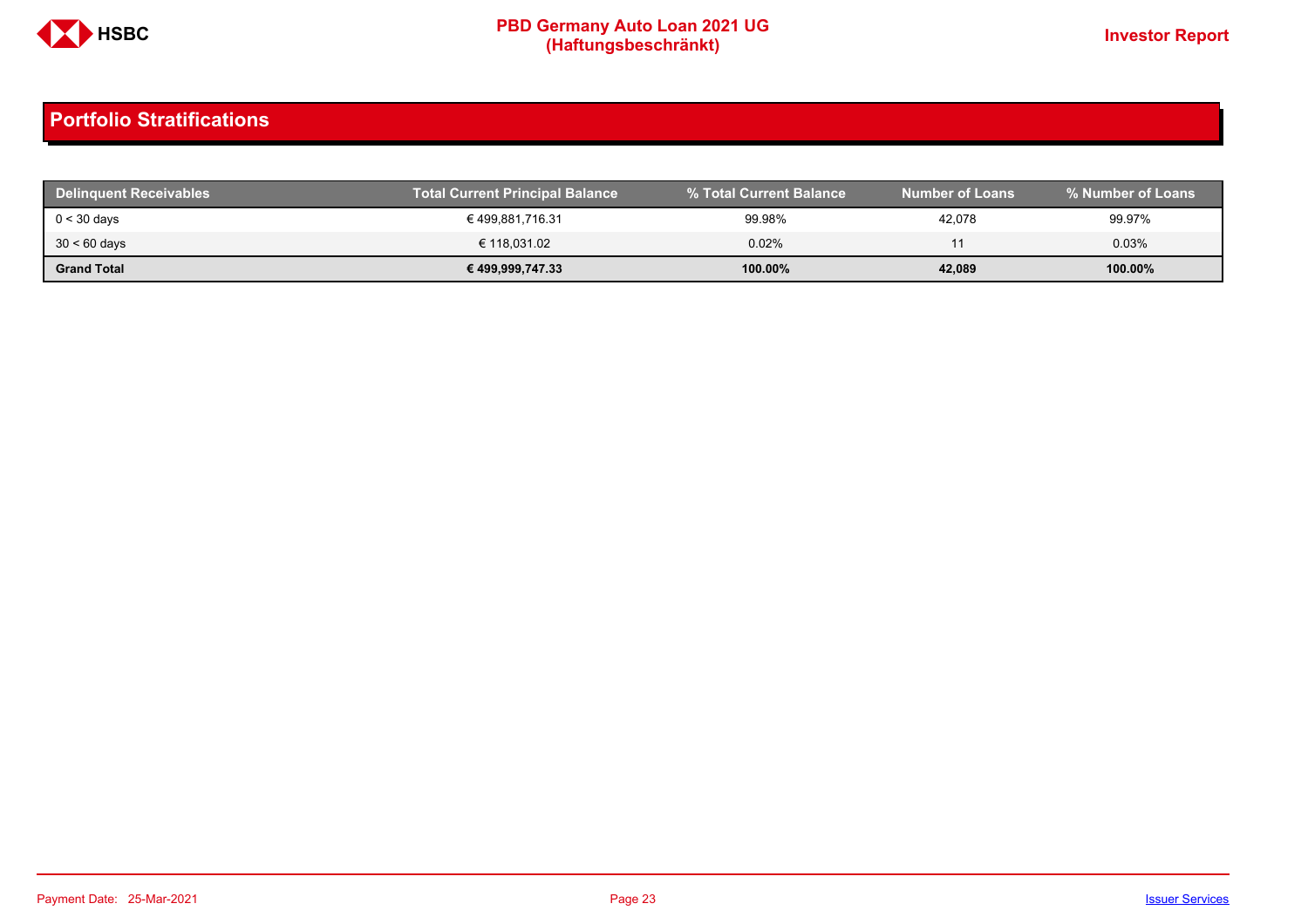

| <b>Vehicle Type</b> | <b>Total Current Principal Balance</b> | % Total Current Balance | <b>Number of Loans</b> | % Number of Loans |
|---------------------|----------------------------------------|-------------------------|------------------------|-------------------|
| New                 | € 337,445,834.34                       | 67.49%                  | 22,095                 | 52.50%            |
| Used                | € 162,553,912.99                       | 32.51%                  | 19.994                 | 47.50%            |
| <b>Grand Total</b>  | € 499,999,747.33                       | 100.00%                 | 42,089                 | 100.00%           |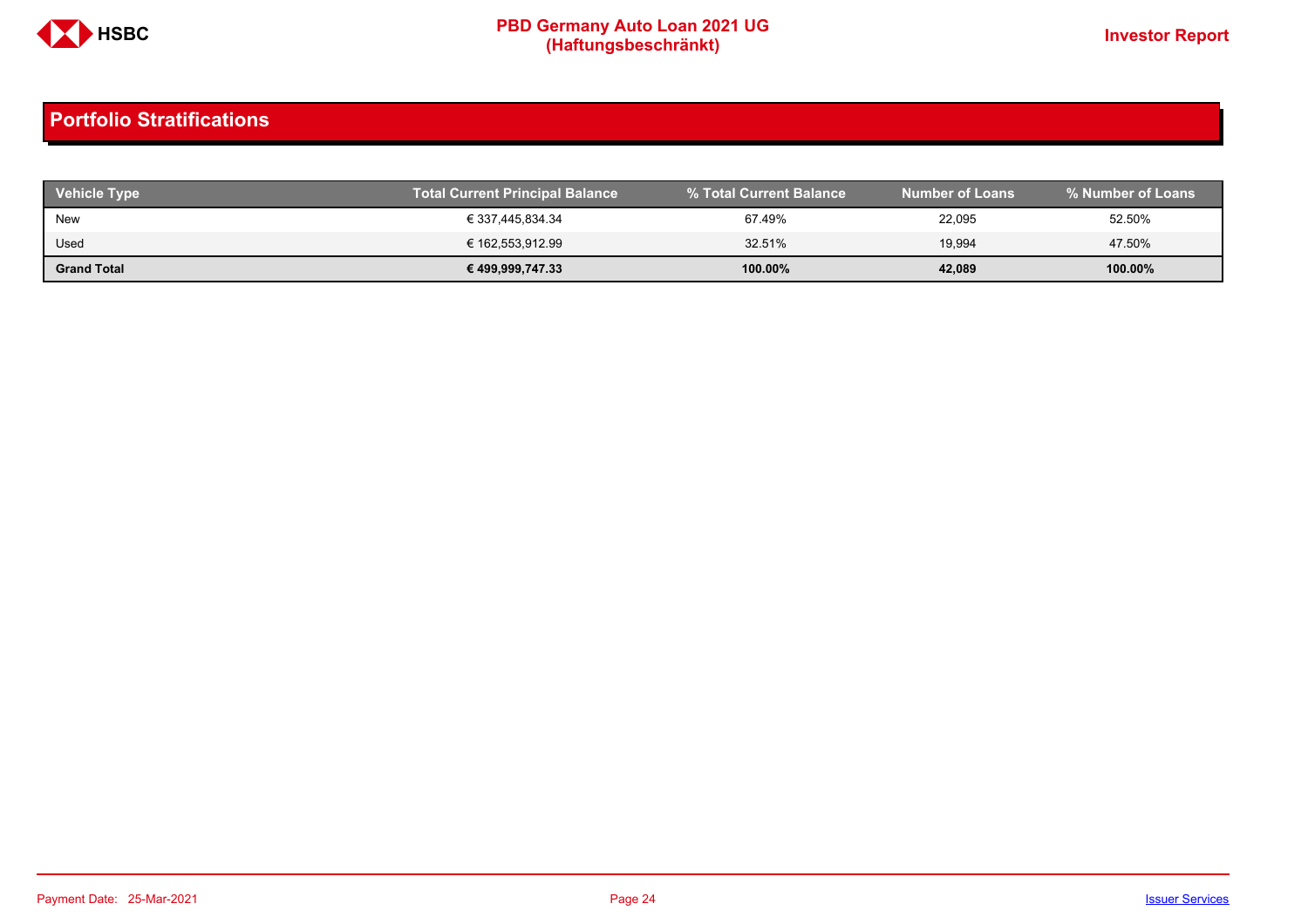

| <b>Customer Type</b> | <b>Total Current Principal Balance</b> | % Total Current Balance | <b>Number of Loans</b> | % Number of Loans |
|----------------------|----------------------------------------|-------------------------|------------------------|-------------------|
| Commercial           | € 202,826,401.47                       | 40.57%                  | 14,794                 | 35.15%            |
| Consumer             | € 297,173,345.86                       | 59.43%                  | 27,295                 | 64.85%            |
| <b>Grand Total</b>   | € 499,999,747.33                       | 100.00%                 | 42,089                 | 100.00%           |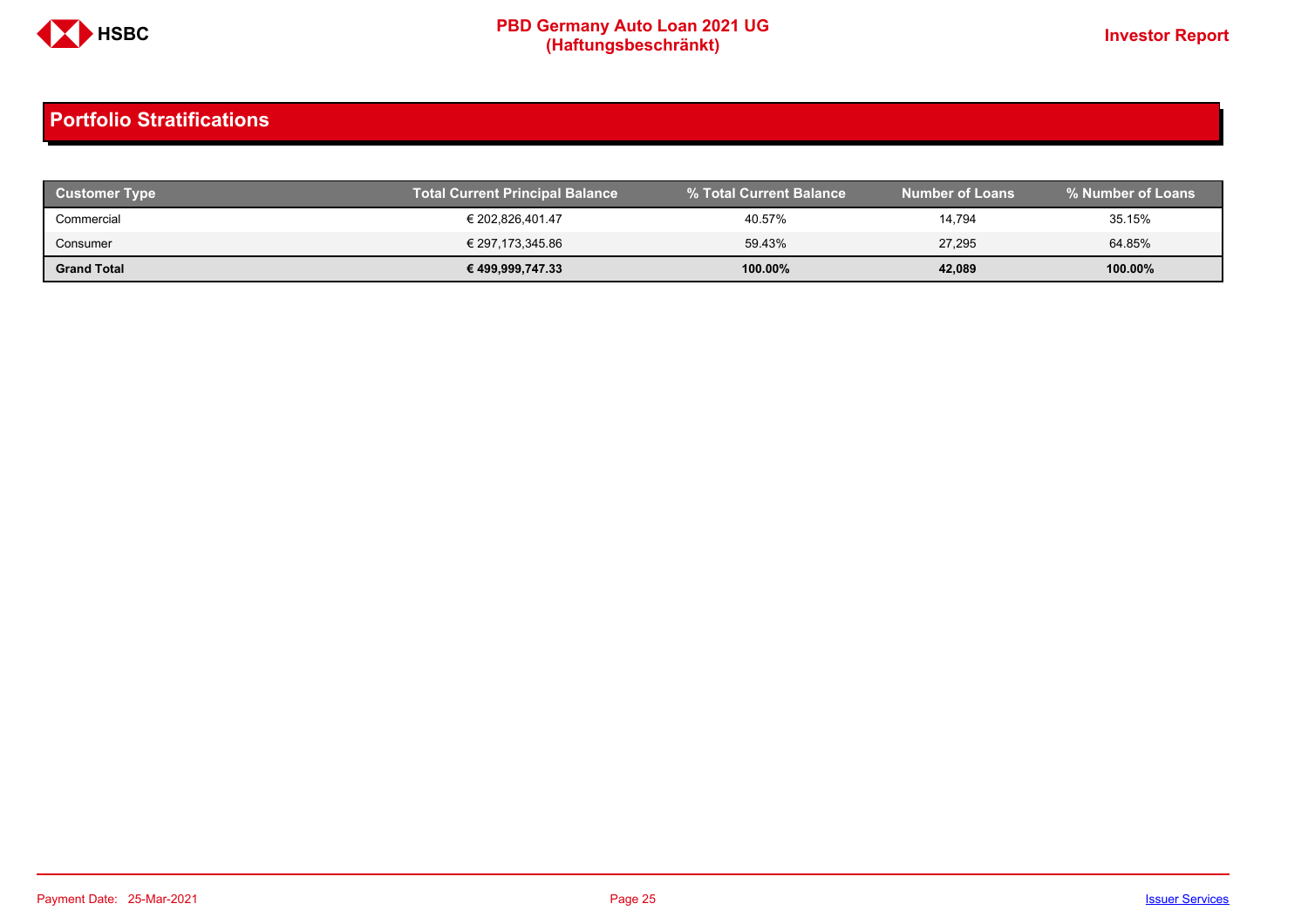

| <b>Contract Type</b> | <b>Total Current Principal Balance</b> |            | <b>Number of Loans</b> | % Number of Loans |
|----------------------|----------------------------------------|------------|------------------------|-------------------|
| Balloon              | € 363,538,032.68                       | 72.71%     | 25,290                 | 60.09%            |
| Standard             | € 136,461,714.65                       | 27.29%     | 16.799                 | 39.91%            |
| <b>Grand Total</b>   | € 499,999,747.33                       | $100.00\%$ | 42,089                 | 100.00%           |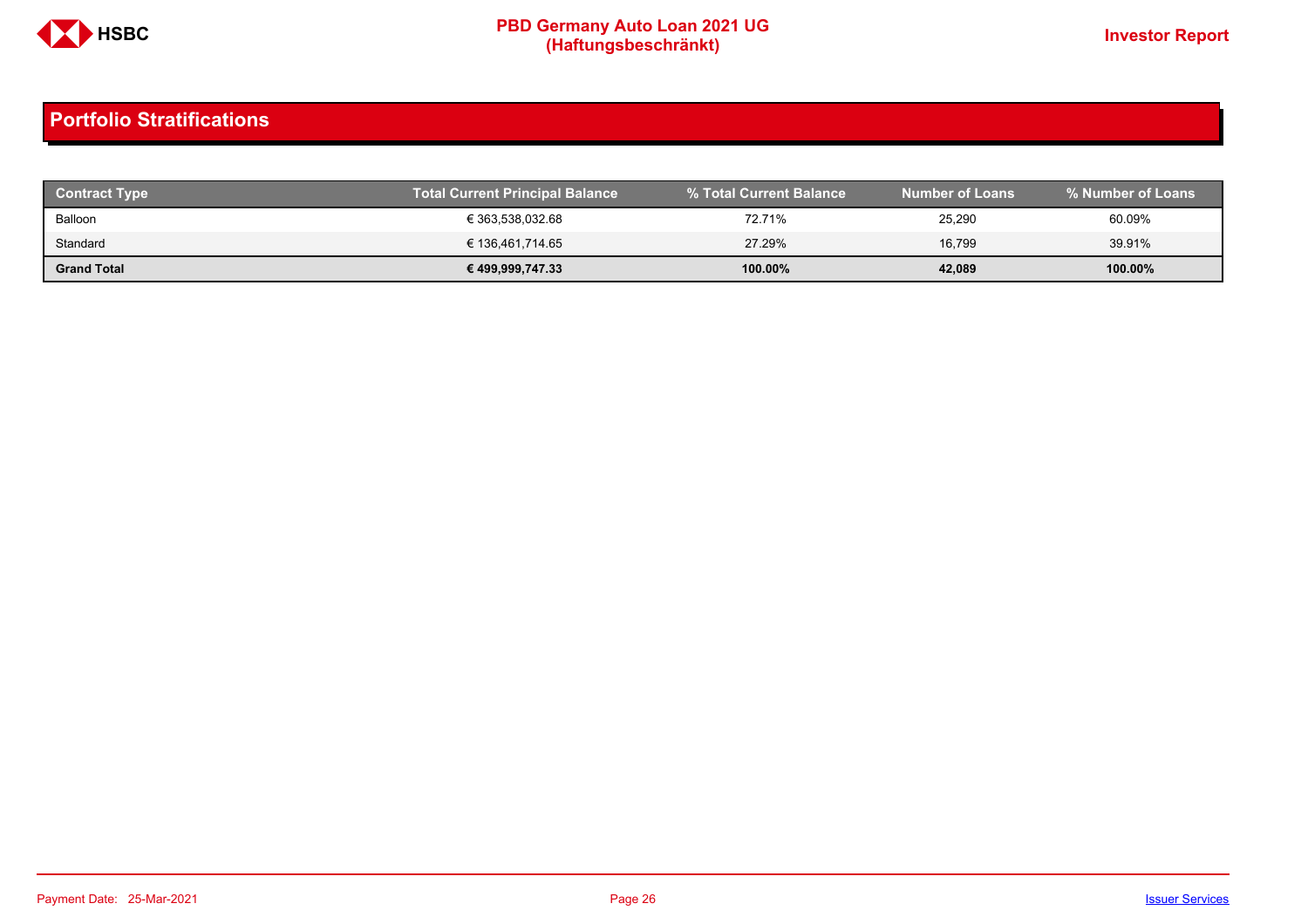

| <b>Initial Outstanding Balance</b> | <b>Total Current Principal Balance</b> | % Total Current Balance | <b>Number of Loans</b> | % Number of Loans |
|------------------------------------|----------------------------------------|-------------------------|------------------------|-------------------|
| < 2,500.00                         | € 393,766.31                           | 0.08%                   | 371                    | 0.88%             |
| 2,500.00 < 5,000.00                | €4,972,701.84                          | 0.99%                   | 1,966                  | 4.67%             |
| 5,000.00 < 7,500.00                | € 19,074,025.56                        | 3.81%                   | 4,366                  | 10.37%            |
| 7,500.00 < 10,000.00               | € 36,699,517.96                        | 7.34%                   | 5,642                  | 13.40%            |
| 10,000.00 < 12,500.00              | € 46,661,170.76                        | 9.33%                   | 5,593                  | 13.29%            |
| 12,500.00 < 15,000.00              | €49,437,150.71                         | 9.89%                   | 4,760                  | 11.31%            |
| 15,000.00 < 17,500.00              | € 52,178,447.13                        | 10.44%                  | 4,175                  | 9.92%             |
| 17,500.00 < 20,000.00              | € 54,817,807.87                        | 10.96%                  | 3,744                  | 8.90%             |
| 20,000.00 < 22,500.00              | € 58,064,085.03                        | 11.61%                  | 3,528                  | 8.38%             |
| 22,500.00 < 25,000.00              | € 51,893,919.47                        | 10.38%                  | 2,781                  | 6.61%             |
| 25,000.00 < 27,500.00              | € 38,092,001.38                        | 7.62%                   | 1,819                  | 4.32%             |
| 27,500.00 < 30,000.00              | € 28,345,978.26                        | 5.67%                   | 1,227                  | 2.92%             |
| 30,000.00 < 32,500.00              | € 21,858,367.57                        | 4.37%                   | 852                    | 2.02%             |
| 32,500.00 < 35,000.00              | € 14,145,932.88                        | 2.83%                   | 516                    | 1.23%             |
| 35,000.00 < 37,500.00              | € 9,256,984.87                         | 1.85%                   | 321                    | 0.76%             |
| 37,500.00 < 40,000.00              | € 6,532,276.74                         | 1.31%                   | 213                    | 0.51%             |
| 40,000.00 < 42,500.00              | € 3,339,813.93                         | 0.67%                   | 102                    | 0.24%             |
| 42,500.00 < 45,000.00              | € 2,095,593.41                         | 0.42%                   | 58                     | 0.14%             |
| 45,000.00 < 47,500.00              | € 866,776.83                           | 0.17%                   | 23                     | 0.05%             |
| 47,500.00 < 50,000.00              | € 626,459.27                           | 0.13%                   | 16                     | 0.04%             |
| 50,000.00 < 52,500.00              | € 233,733.00                           | 0.05%                   | $6\phantom{.}6$        | 0.01%             |
| 52,500.00 < 55,000.00              | € 295,037.02                           | 0.06%                   | $\overline{7}$         | 0.02%             |
| 57,500.00 < 60,000.00              | €47,686.24                             | 0.01%                   | $\mathbf{1}$           | $0.00\%$          |
| $= 60,000.00$                      | € 70,513.29                            | 0.01%                   | $\overline{2}$         | $0.00\%$          |
| <b>Grand Total</b>                 | € 499,999,747.33                       | 100.00%                 | 42,089                 | 100.00%           |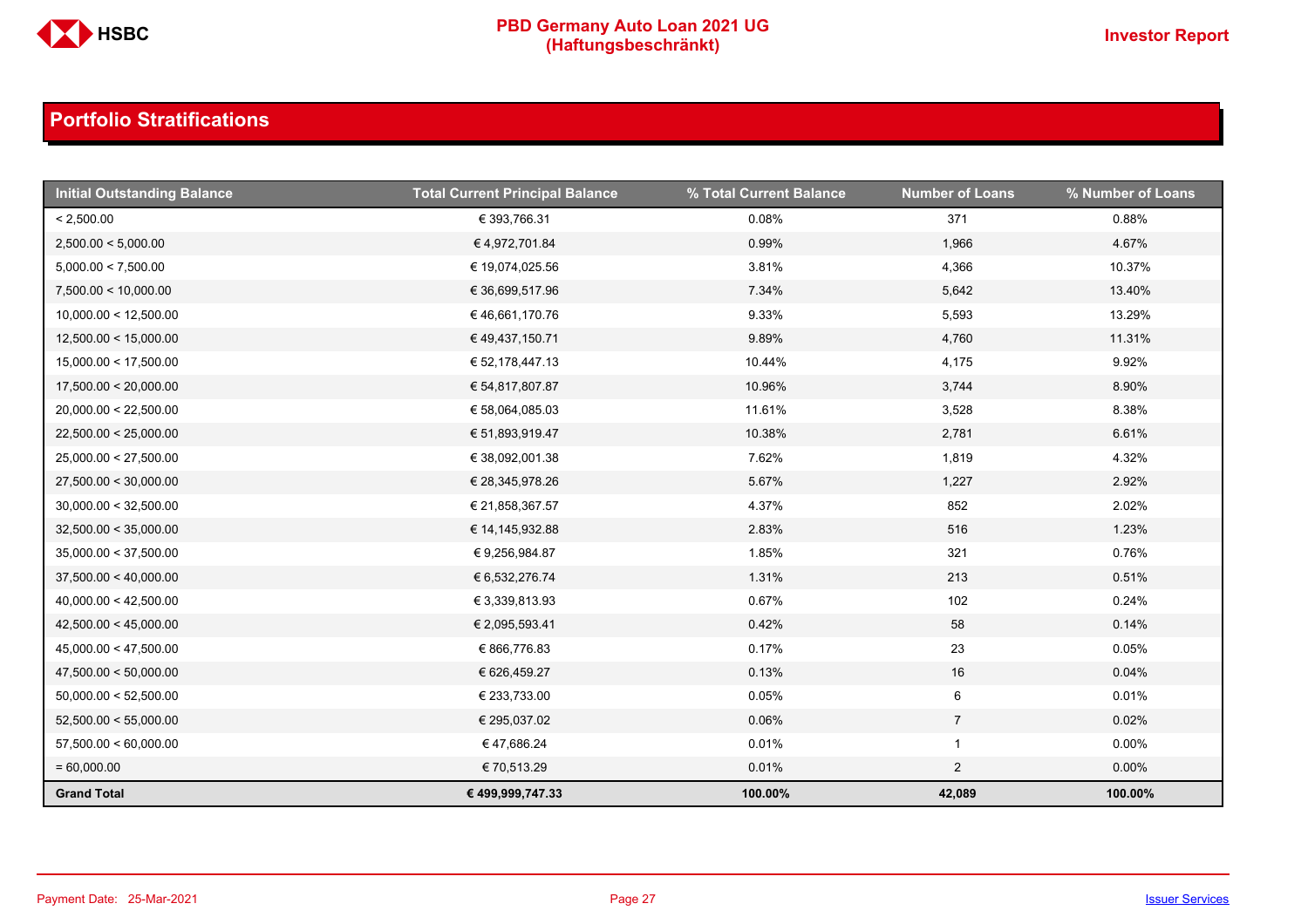

| <b>Remaining Outstanding Balance</b> | <b>Total Current Principal Balance</b> | % Total Current Balance | <b>Number of Loans</b> | % Number of Loans |
|--------------------------------------|----------------------------------------|-------------------------|------------------------|-------------------|
| < 2,500.00                           | € 3,350,447.96                         | 0.67%                   | 2,553                  | 6.07%             |
| 2,500.00 < 5,000.00                  | € 17,416,856.62                        | 3.48%                   | 4,529                  | 10.76%            |
| 5,000.00 < 7,500.00                  | € 38,320,236.26                        | 7.66%                   | 6,095                  | 14.48%            |
| 7,500.00 < 10,000.00                 | € 56,427,808.71                        | 11.29%                  | 6,461                  | 15.35%            |
| 10,000.00 < 12,500.00                | € 60,025,602.88                        | 12.01%                  | 5,359                  | 12.73%            |
| 12,500.00 < 15,000.00                | € 60,805,968.66                        | 12.16%                  | 4,433                  | 10.53%            |
| 15,000.00 < 17,500.00                | € 61,631,958.15                        | 12.33%                  | 3,799                  | 9.03%             |
| 17,500.00 < 20,000.00                | € 55,444,445.43                        | 11.09%                  | 2,967                  | 7.05%             |
| 20,000.00 < 22,500.00                | € 45,336,358.03                        | 9.07%                   | 2,143                  | 5.09%             |
| 22,500.00 < 25,000.00                | € 34,648,749.80                        | 6.93%                   | 1,464                  | 3.48%             |
| 25,000.00 < 27,500.00                | € 24,886,325.04                        | 4.98%                   | 950                    | 2.26%             |
| 27,500.00 < 30,000.00                | € 18,686,212.66                        | 3.74%                   | 653                    | 1.55%             |
| 30,000.00 < 32,500.00                | € 10,281,089.49                        | 2.06%                   | 330                    | 0.78%             |
| 32,500.00 < 35,000.00                | € 5,573,266.55                         | 1.11%                   | 166                    | 0.39%             |
| 35,000.00 < 37,500.00                | € 3,454,177.92                         | 0.69%                   | 96                     | 0.23%             |
| 37,500.00 < 40,000.00                | € 1,661,284.11                         | 0.33%                   | 43                     | 0.10%             |
| 40,000.00 < 42,500.00                | € 1,151,529.95                         | 0.23%                   | 28                     | 0.07%             |
| 42,500.00 < 45,000.00                | € 522,975.69                           | 0.10%                   | $12$                   | 0.03%             |
| 45,000.00 < 47,500.00                | € 276,066.96                           | 0.06%                   | 6                      | 0.01%             |
| 47,500.00 < 50,000.00                | €47,686.24                             | 0.01%                   | $\mathbf{1}$           | $0.00\%$          |
| 50,000.00 < 52,500.00                | € 50,700.22                            | 0.01%                   | $\mathbf{1}$           | $0.00\%$          |
| <b>Grand Total</b>                   | € 499,999,747.33                       | 100.00%                 | 42,089                 | 100.00%           |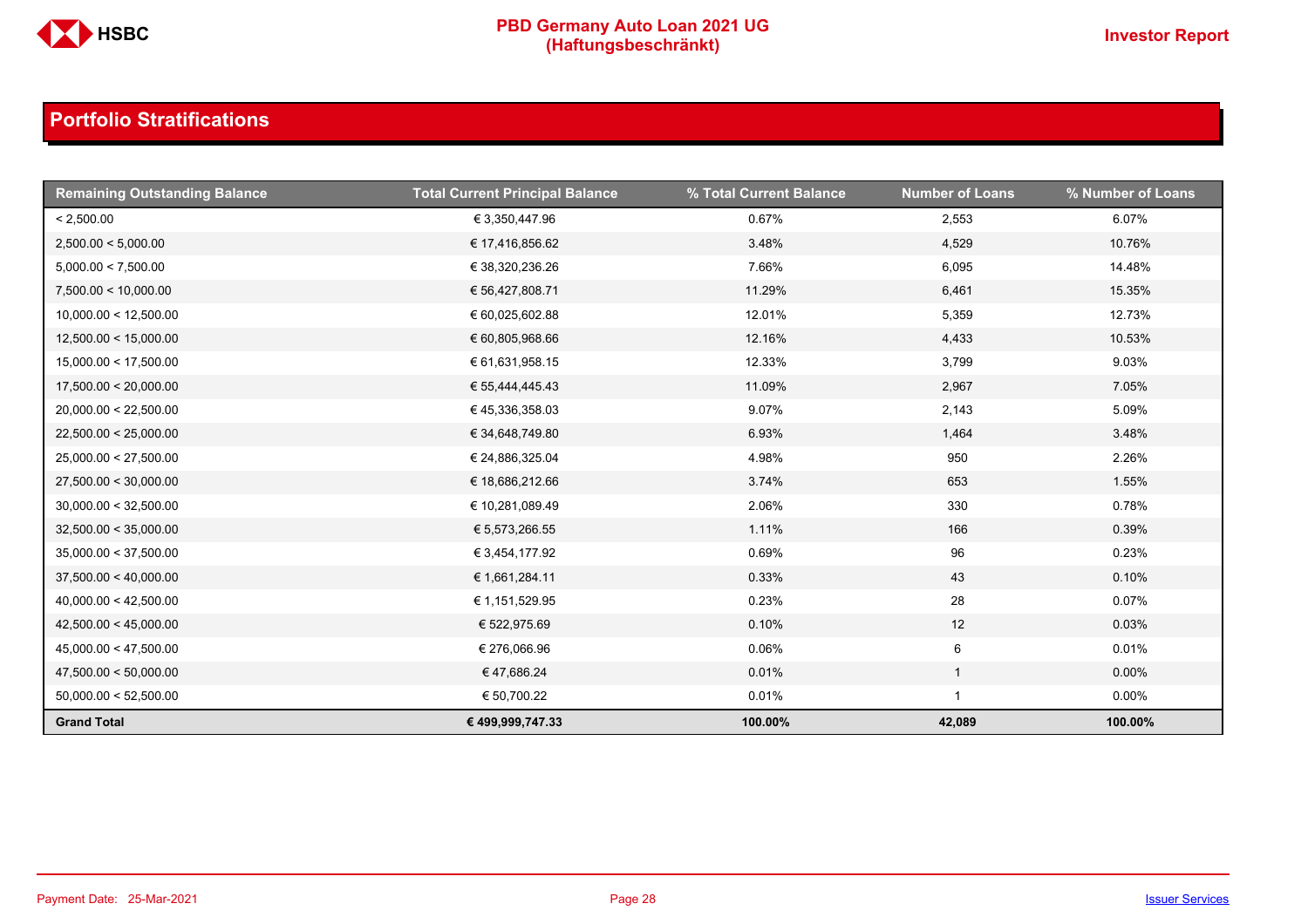

| <b>Original Term (Months)</b> | <b>Total Current Principal Balance</b> | % Total Current Balance | <b>Number of Loans</b> | % Number of Loans |
|-------------------------------|----------------------------------------|-------------------------|------------------------|-------------------|
| 6 < 12                        | € 15,643.72                            | $0.00\%$                | 11                     | 0.03%             |
| 12 < 18                       | € 966,611.03                           | 0.19%                   | 317                    | 0.75%             |
| 18 < 24                       | € 961,530.68                           | 0.19%                   | 259                    | 0.62%             |
| 24 < 30                       | € 8,743,034.49                         | 1.75%                   | 1,728                  | 4.11%             |
| 30 < 36                       | € 2,269,356.03                         | 0.45%                   | 462                    | 1.10%             |
| 36 < 42                       | € 45,862,021.96                        | 9.17%                   | 5,568                  | 13.23%            |
| 42 < 48                       | € 3,278,930.79                         | 0.66%                   | 441                    | 1.05%             |
| 48 < 54                       | € 331,012,567.93                       | 66.20%                  | 24,110                 | 57.28%            |
| 54 < 60                       | € 2,139,570.87                         | 0.43%                   | 245                    | 0.58%             |
| 60 < 66                       | € 80,176,676.91                        | 16.04%                  | 6,693                  | 15.90%            |
| 66 < 72                       | € 813,182.18                           | 0.16%                   | 87                     | 0.21%             |
| 72 < 78                       | € 8,169,221.13                         | 1.63%                   | 854                    | 2.03%             |
| 78 < 84                       | €453,066.69                            | 0.09%                   | 41                     | 0.10%             |
| $>= 84$                       | € 15,138,332.92                        | 3.03%                   | 1,273                  | 3.02%             |
| <b>Grand Total</b>            | € 499,999,747.33                       | 100.00%                 | 42,089                 | 100.00%           |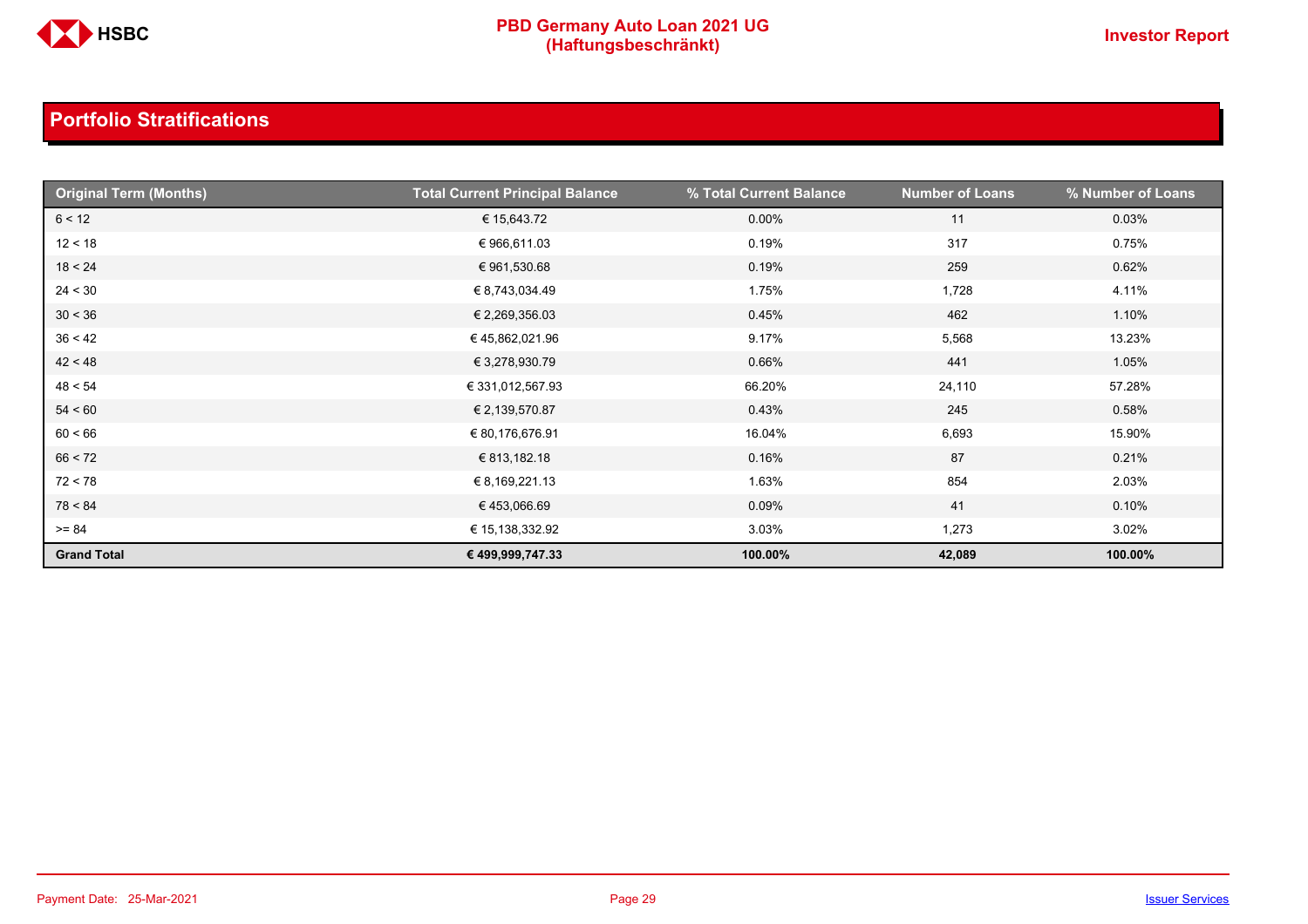

| <b>Remaining Term (Months)</b> | <b>Total Current Principal Balance</b> | % Total Current Balance | <b>Number of Loans</b> | % Number of Loans |
|--------------------------------|----------------------------------------|-------------------------|------------------------|-------------------|
| < 6                            | €4,773,449.10                          | 0.95%                   | 1,366                  | 3.25%             |
| 6 < 12                         | € 12,126,873.17                        | 2.43%                   | 2,072                  | 4.92%             |
| 12 < 18                        | € 17,400,802.00                        | 3.48%                   | 2,478                  | 5.89%             |
| 18 < 24                        | € 52,605,754.75                        | 10.52%                  | 5,287                  | 12.56%            |
| 24 < 30                        | € 70,191,065.05                        | 14.04%                  | 5,889                  | 13.99%            |
| 30 < 36                        | € 97,198,771.71                        | 19.44%                  | 7,537                  | 17.91%            |
| 36 < 42                        | € 79,553,313.88                        | 15.91%                  | 5,766                  | 13.70%            |
| 42 < 48                        | € 98,644,442.02                        | 19.73%                  | 6,548                  | 15.56%            |
| 48 < 54                        | € 23,044,955.82                        | 4.61%                   | 1,783                  | 4.24%             |
| 54 < 60                        | € 26,405,939.01                        | 5.28%                   | 1,926                  | 4.58%             |
| 60 < 66                        | € 4,080,756.06                         | 0.82%                   | 377                    | 0.90%             |
| 66 < 72                        | € 5,859,827.44                         | 1.17%                   | 468                    | 1.11%             |
| 72 < 78                        | €4,015,550.24                          | 0.80%                   | 296                    | 0.70%             |
| 78 < 84                        | €4,098,247.08                          | 0.82%                   | 296                    | 0.70%             |
| <b>Grand Total</b>             | € 499,999,747.33                       | 100.00%                 | 42,089                 | 100.00%           |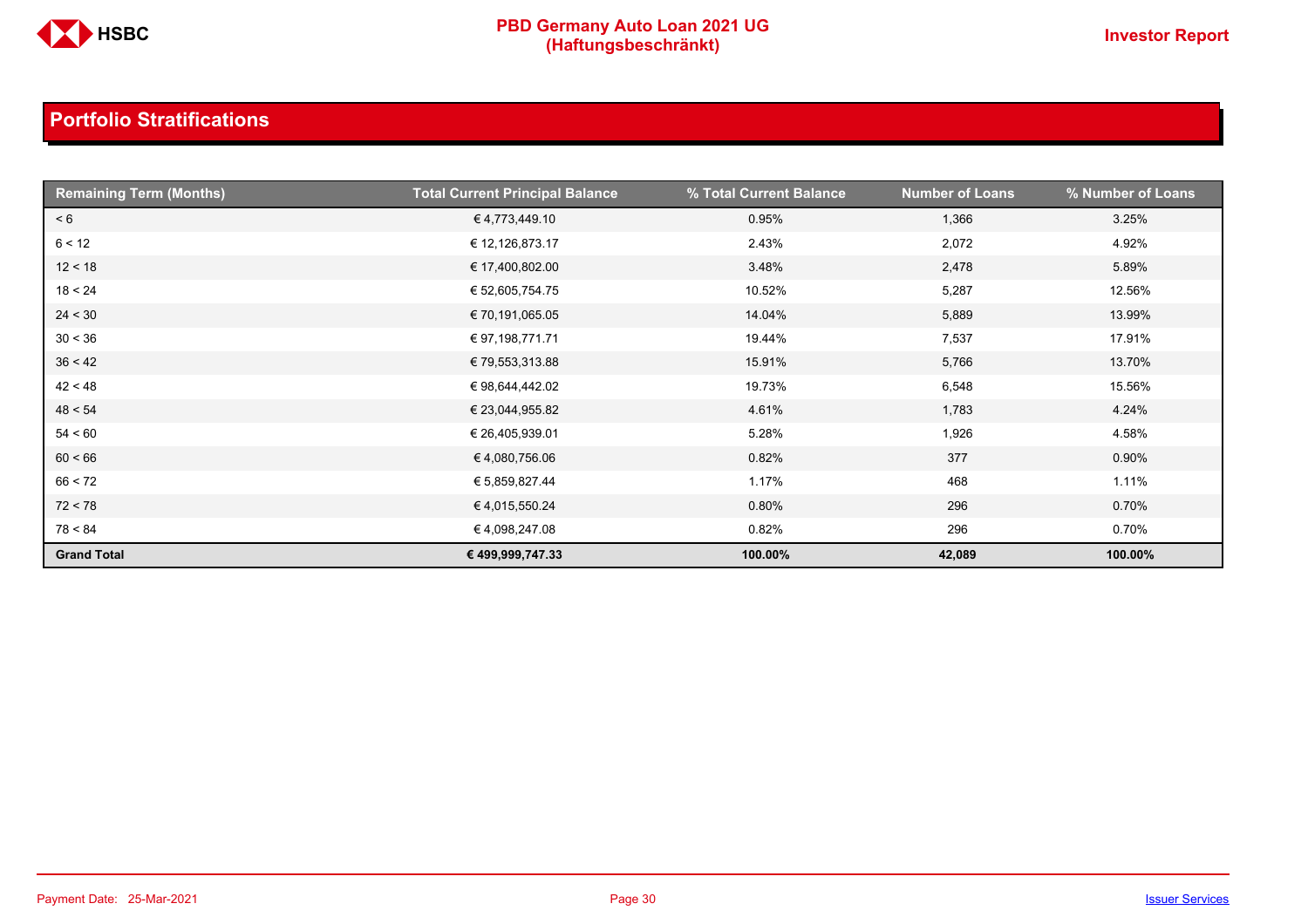

| <b>Seasoning (Months)</b> | <b>Total Current Principal Balance</b> | % Total Current Balance | <b>Number of Loans</b> | % Number of Loans |
|---------------------------|----------------------------------------|-------------------------|------------------------|-------------------|
| < 6                       | € 105,724,487.95                       | 21.14%                  | 7,609                  | 18.08%            |
| 6 < 12                    | € 117,414,451.17                       | 23.48%                  | 9,395                  | 22.32%            |
| 12 < 18                   | € 122,945,373.20                       | 24.59%                  | 10,075                 | 23.94%            |
| 18 < 24                   | € 75,032,087.23                        | 15.01%                  | 6,674                  | 15.86%            |
| 24 < 30                   | € 51,507,826.18                        | 10.30%                  | 5,044                  | 11.98%            |
| 30 < 36                   | € 14,591,146.39                        | 2.92%                   | 1,618                  | 3.84%             |
| 36 < 42                   | € 6,553,909.65                         | 1.31%                   | 671                    | 1.59%             |
| 42 < 48                   | € 5,077,510.92                         | 1.02%                   | 657                    | 1.56%             |
| 48 < 54                   | € 739,289.97                           | 0.15%                   | 179                    | 0.43%             |
| 54 < 60                   | € 305,415.94                           | 0.06%                   | 116                    | 0.28%             |
| 60 < 66                   | €47,284.99                             | 0.01%                   | 15                     | 0.04%             |
| 66 < 72                   | €41,313.39                             | 0.01%                   | 21                     | 0.05%             |
| 72 < 78                   | € 14,369.71                            | 0.00%                   | 9                      | 0.02%             |
| 78 < 84                   | € 5,280.64                             | $0.00\%$                | 6                      | 0.01%             |
| <b>Grand Total</b>        | € 499,999,747.33                       | 100.00%                 | 42,089                 | 100.00%           |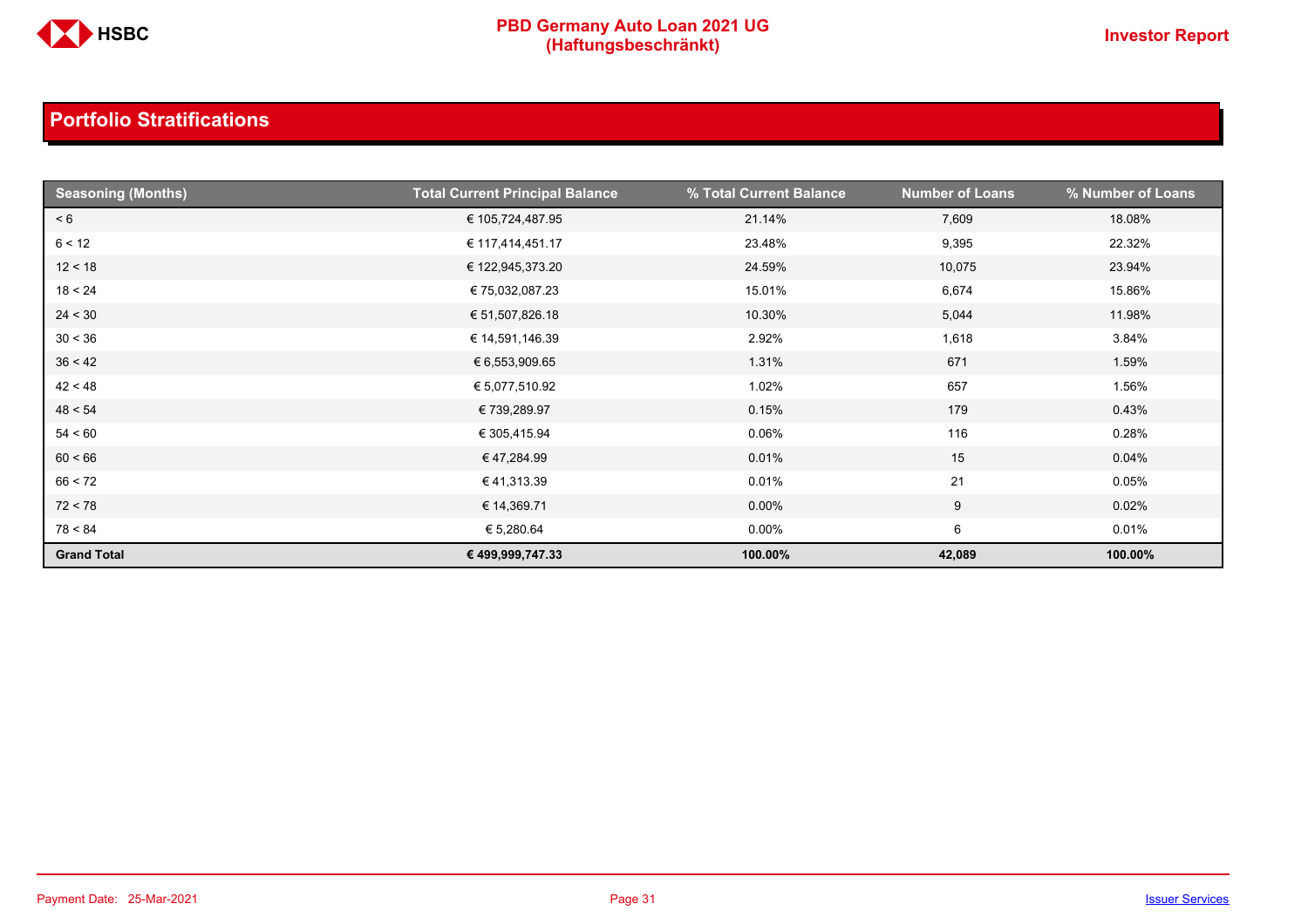

| Discount Rate (%)     | Total Current Principal Balance | % Total Current Balance | <b>Number of Loans</b> | % Number of Loans |
|-----------------------|---------------------------------|-------------------------|------------------------|-------------------|
| $3.0000\% < 4.0000\%$ | € 424,262,286.72                | 84.85%                  | 33,093                 | 78.63%            |
| $4.0000\% < 5.0000\%$ | € 70,971,029.27                 | 14.19%                  | 8,129                  | 19.31%            |
| $5.0000\% < 6.0000\%$ | € 4,330,119.41                  | 0.87%                   | 763                    | 1.81%             |
| $6.0000\% < 7.0000\%$ | € 364.217.33                    | 0.07%                   | 83                     | 0.20%             |
| $7.0000\% < 8.0000\%$ | € 71.221.20                     | 0.01%                   | 20                     | 0.05%             |
| $8.0000\% < 9.0000\%$ | € 873.40                        | $0.00\%$                |                        | $0.00\%$          |
| <b>Grand Total</b>    | € 499,999,747.33                | 100.00%                 | 42,089                 | 100.00%           |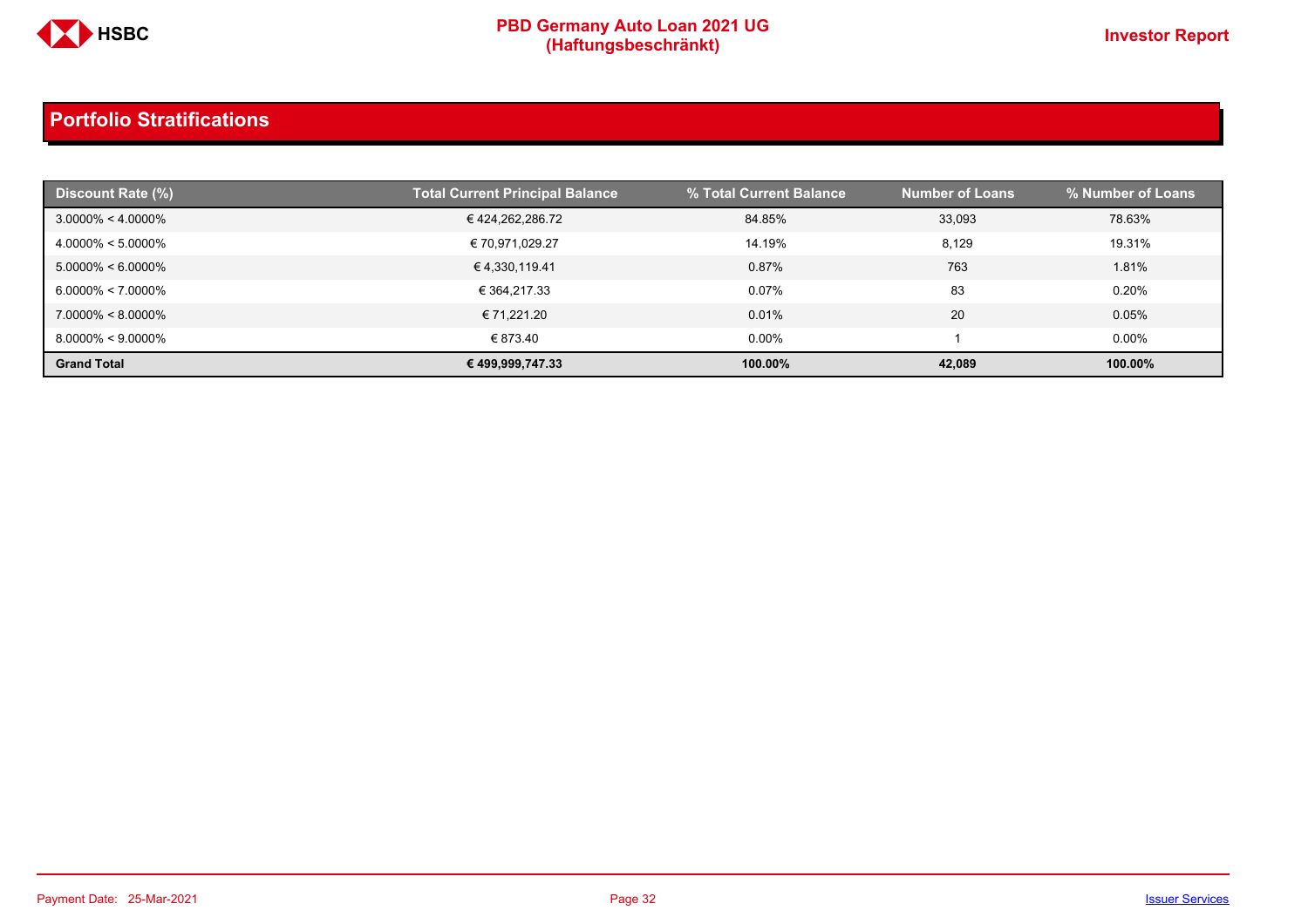

| <b>Balloon Payment as % of Car Sale Price</b> | <b>Total Current Principal Balance</b> | % Total Current Balance | <b>Number of Loans</b> | % Number of Loans |
|-----------------------------------------------|----------------------------------------|-------------------------|------------------------|-------------------|
| $0.0000\% < 10.0000\%$                        | € 161,305,803.73                       | 32.26%                  | 19.831                 | 47.12%            |
| $10.0000\% < 20.0000\%$                       | € 23,923,653.99                        | 4.78%                   | 2,110                  | 5.01%             |
| $20.0000\% < 30.0000\%$                       | €41,662,155.51                         | 8.33%                   | 3,165                  | 7.52%             |
| $30.0000\% < 40.0000\%$                       | € 86,716,003.51                        | 17.34%                  | 6,109                  | 14.51%            |
| $40.0000\% < 50.0000\%$                       | € 128,107,811.01                       | 25.62%                  | 7,552                  | 17.94%            |
| $50.0000\% < 60.0000\%$                       | € 53,212,139.22                        | 10.64%                  | 3,028                  | 7.19%             |
| $60.0000\% < 70.0000\%$                       | €4,919,501.66                          | 0.98%                   | 285                    | 0.68%             |
| 70.0000% < 80.0000%                           | € 152.678.70                           | 0.03%                   | 9                      | 0.02%             |
| <b>Grand Total</b>                            | € 499,999,747.33                       | 100.00%                 | 42,089                 | 100.00%           |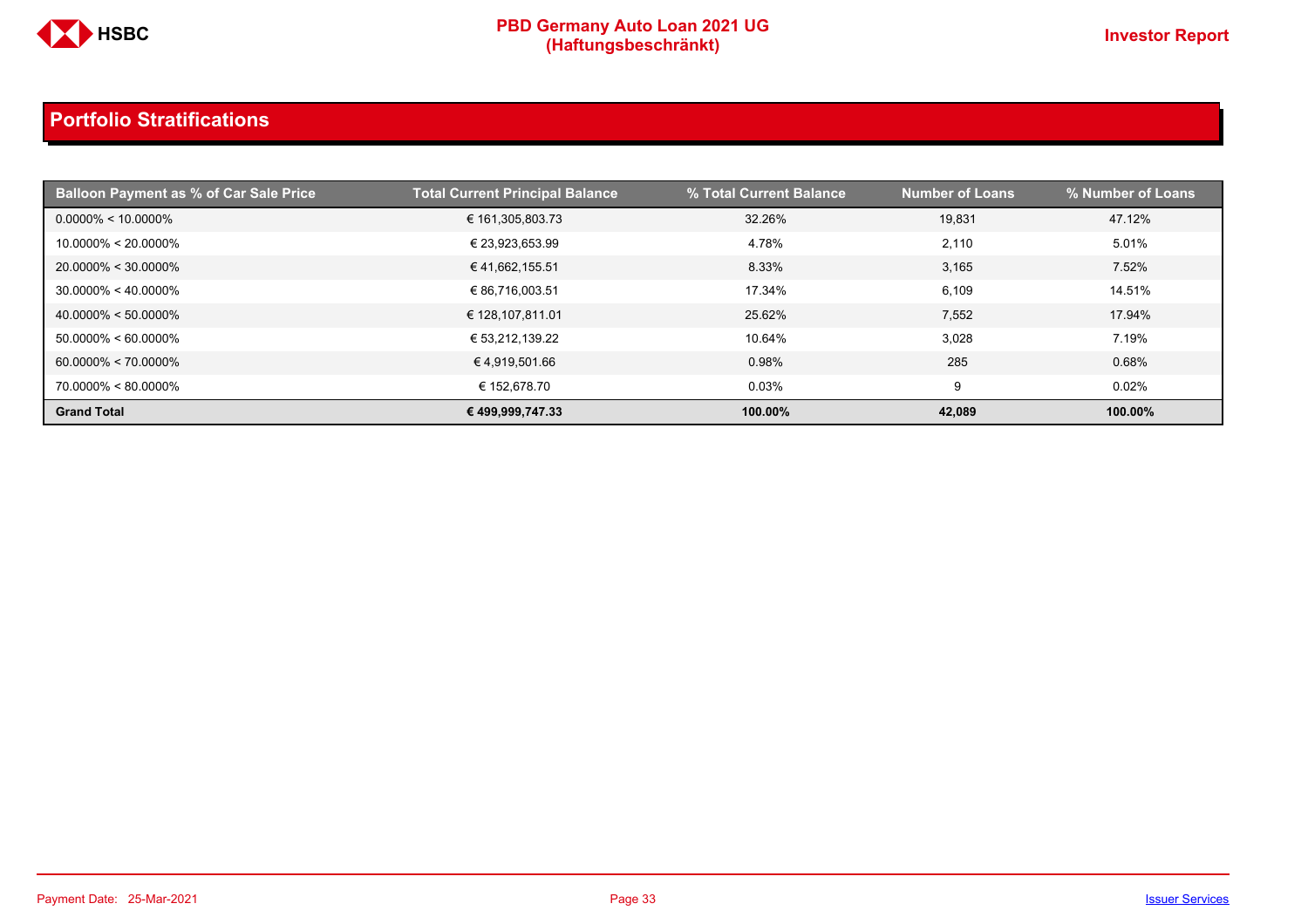

| <b>Balloon Payment as % of Initial Balance</b> | <b>Total Current Principal Balance</b> | % Total Current Balance | <b>Number of Loans</b> | % Number of Loans |
|------------------------------------------------|----------------------------------------|-------------------------|------------------------|-------------------|
| $0.0000\% < 10.0000\%$                         | € 157,530,492.71                       | 31.51%                  | 19,350                 | 45.97%            |
| $10.0000\% < 20.0000\%$                        | € 13,652,568.56                        | 2.73%                   | 1,214                  | 2.88%             |
| 20.0000% < 30.0000%                            | € 26,999,979.50                        | 5.40%                   | 2,181                  | 5.18%             |
| $30.0000\% < 40.0000\%$                        | € 58,380,127.81                        | 11.68%                  | 4,444                  | 10.56%            |
| $40.0000\% < 50.0000\%$                        | € 104,058,458.75                       | 20.81%                  | 6,653                  | 15.81%            |
| $50.0000\% < 60.0000\%$                        | € 95,826,283.39                        | 19.17%                  | 5,700                  | 13.54%            |
| $60.0000\% < 70.0000\%$                        | € 36,468,594.15                        | 7.29%                   | 2,132                  | 5.07%             |
| 70.0000% < 80.0000%                            | € 7,033,860.06                         | 1.41%                   | 413                    | 0.98%             |
| $80.0000\% < 90.0000\%$                        | €49,382.40                             | 0.01%                   | 2                      | $0.00\%$          |
| <b>Grand Total</b>                             | € 499,999,747.33                       | 100.00%                 | 42.089                 | 100.00%           |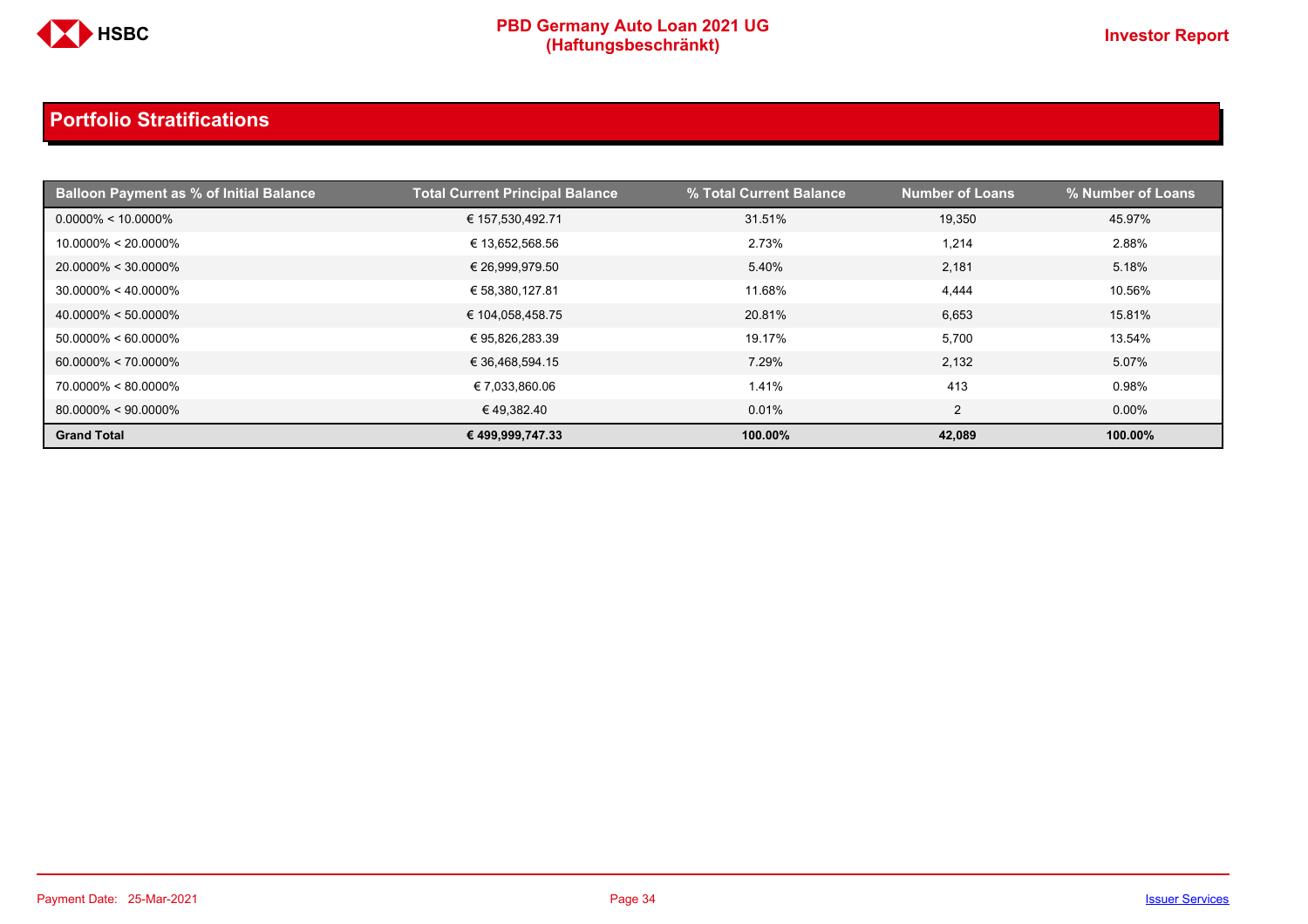

| Year of Origiantion of the Loans | <b>Total Current Principal Balance</b> | % Total Current Balance | <b>Number of Loans</b> | % Number of Loans |
|----------------------------------|----------------------------------------|-------------------------|------------------------|-------------------|
| 2014                             | € 19,650.35                            | $0.00\%$                | 15                     | 0.04%             |
| 2015                             | € 67,933.39                            | 0.01%                   | 30                     | 0.07%             |
| 2016                             | € 848,079.60                           | 0.17%                   | 240                    | 0.57%             |
| 2017                             | € 9,342,877.59                         | 1.87%                   | 1,146                  | 2.72%             |
| 2018                             | € 48,758,727.39                        | 9.75%                   | 5,071                  | 12.05%            |
| 2019                             | € 175,185,924.12                       | 35.04%                  | 15,215                 | 36.15%            |
| 2020                             | € 256,598,200.82                       | 51.32%                  | 19.694                 | 46.79%            |
| 2021                             | € 9,178,354.07                         | 1.84%                   | 678                    | 1.61%             |
| <b>Grand Total</b>               | € 499,999,747.33                       | 100.00%                 | 42,089                 | 100.00%           |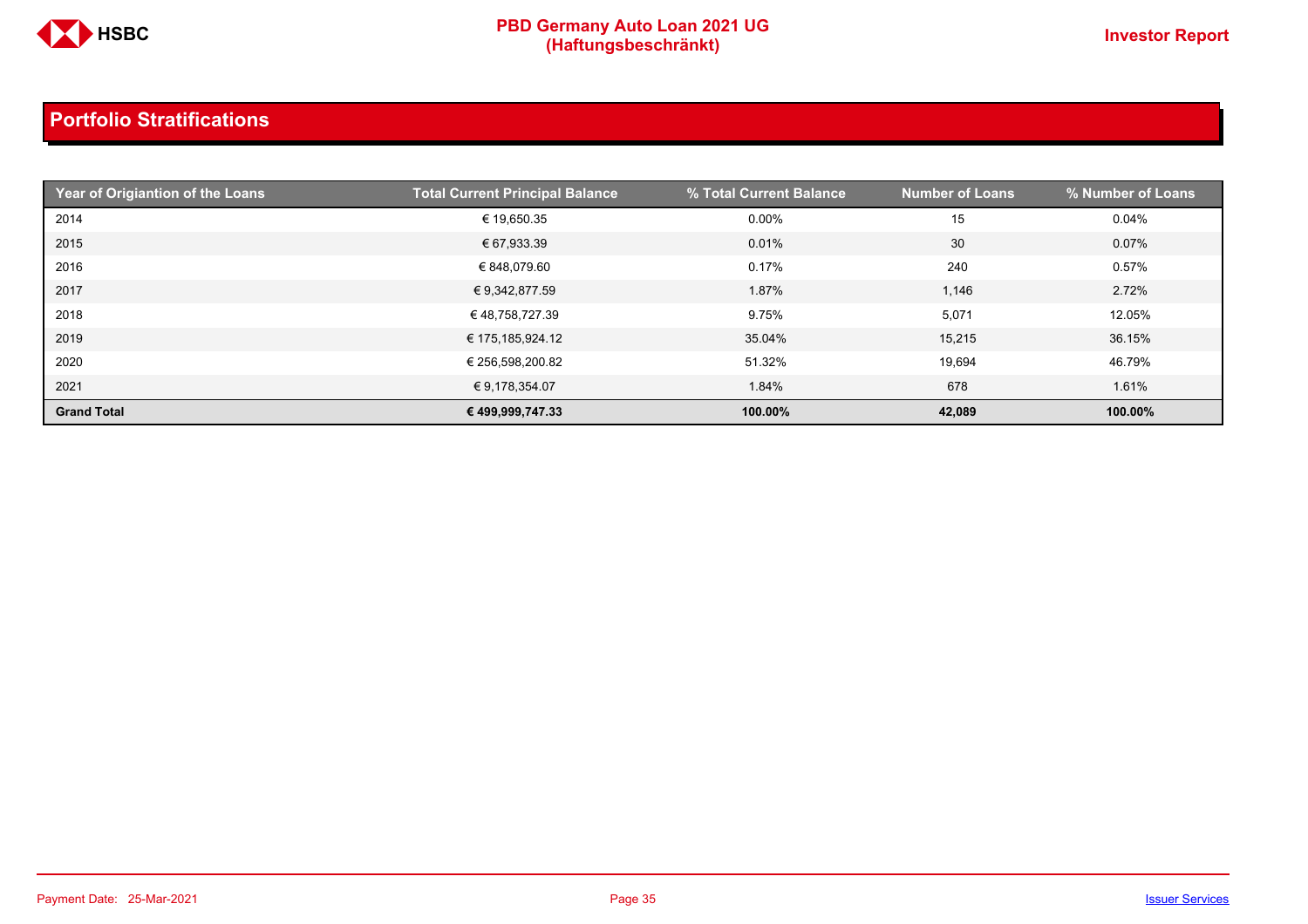

| <b>Borrower Initial Down Payment</b> | <b>Total Current Principal Balance</b> | % Total Current Balance | <b>Number of Loans</b> | % Number of Loans |
|--------------------------------------|----------------------------------------|-------------------------|------------------------|-------------------|
| $0.0000\% < 10.0000\%$               | € 193,214,602.86                       | 38.64%                  | 16,138                 | 38.34%            |
| $10.0000\% < 20.0000\%$              | € 147,207,650.48                       | 29.44%                  | 9,801                  | 23.29%            |
| $20.0000\% < 30.0000\%$              | € 81,385,370.35                        | 16.28%                  | 6,317                  | 15.01%            |
| $30.0000\% < 40.0000\%$              | €41,108,621.32                         | 8.22%                   | 3,877                  | 9.21%             |
| $40.0000\% < 50.0000\%$              | € 19,731,868.16                        | 3.95%                   | 2,453                  | 5.83%             |
| $50.0000\% < 60.0000\%$              | € 10,520,742.37                        | 2.10%                   | 1,755                  | 4.17%             |
| $60.0000\% < 70.0000\%$              | € 4,659,164.84                         | 0.93%                   | 935                    | 2.22%             |
| $70.0000\% < 80.0000\%$              | € 1,682,661.57                         | 0.34%                   | 476                    | 1.13%             |
| $80.0000\% < 90.0000\%$              | € 370,196.45                           | 0.07%                   | 219                    | 0.52%             |
| $90.0000\% < 100.0000\%$             | € 118,868.93                           | 0.02%                   | 118                    | 0.28%             |
| <b>Grand Total</b>                   | € 499,999,747.33                       | 100.00%                 | 42,089                 | 100.00%           |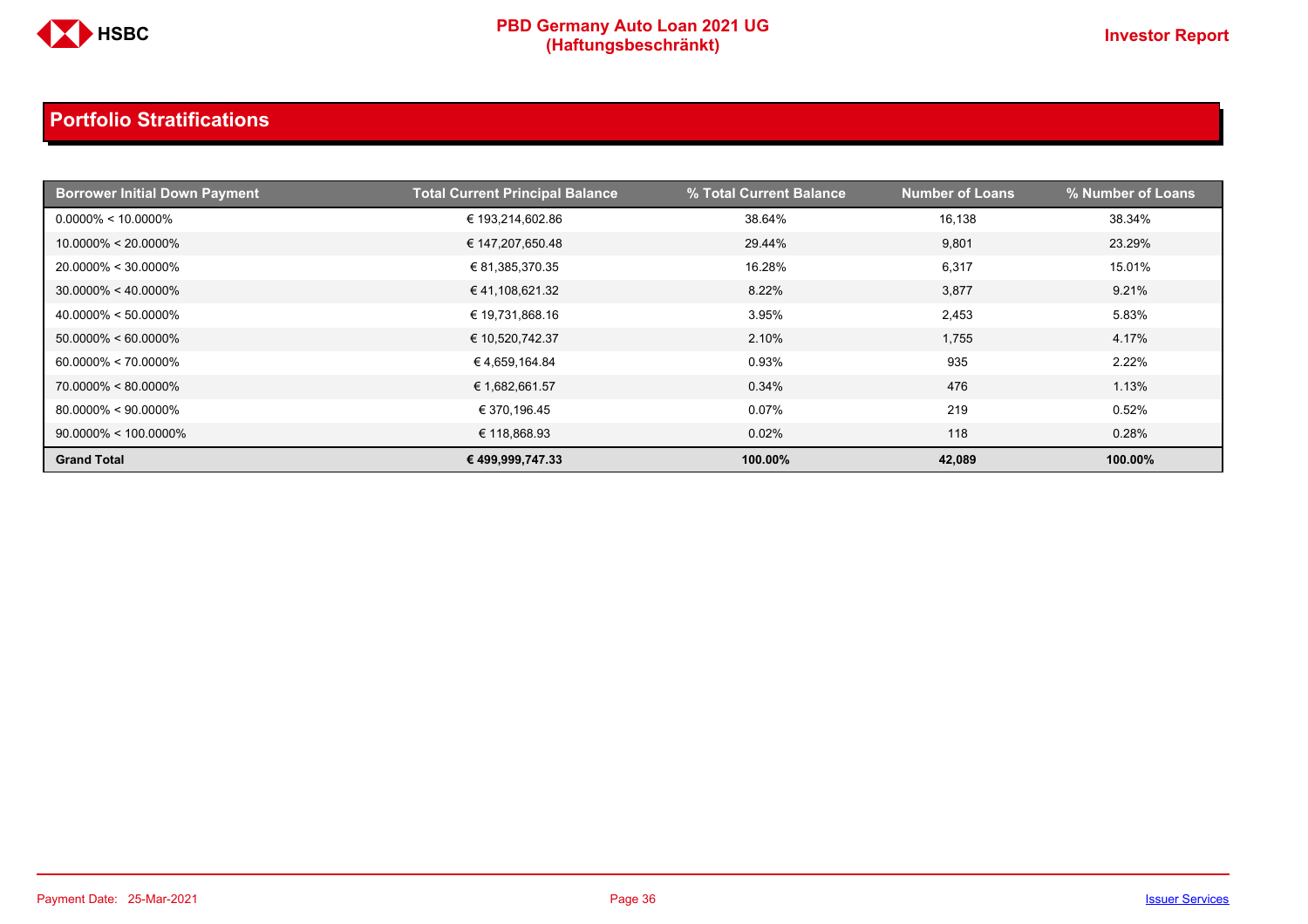

| Original Loan to Value (%) | <b>Total Current Principal Balance</b> | % Total Current Balance | <b>Number of Loans</b> | % Number of Loans |
|----------------------------|----------------------------------------|-------------------------|------------------------|-------------------|
| < 10.000000                | € 117,170.41                           | 0.02%                   | 116                    | 0.28%             |
| 10.000000 < 20.000000      | € 354,457.66                           | $0.07\%$                | 211                    | 0.50%             |
| 20.000000 < 30.000000      | € 1,694,957.33                         | 0.34%                   | 481                    | 1.14%             |
| 30.000000 < 40.000000      | €4,576,003.33                          | 0.92%                   | 921                    | 2.19%             |
| 40.000000 < 50.000000      | € 10,203,994.35                        | 2.04%                   | 1,692                  | 4.02%             |
| 50.000000 < 60.000000      | € 19,765,374.47                        | 3.95%                   | 2,490                  | 5.92%             |
| 60.000000 < 70.000000      | € 41,231,783.13                        | 8.25%                   | 3,890                  | 9.24%             |
| 70.000000 < 80.000000      | € 80,596,373.04                        | 16.12%                  | 6,261                  | 14.88%            |
| 80.000000 < 90.000000      | € 147,932,899.50                       | 29.59%                  | 9,864                  | 23.44%            |
| 90.000000 < 100.000000     | € 41,349,594.99                        | 8.27%                   | 2,652                  | 6.30%             |
| $=100.000000$              | € 152,177,139.12                       | 30.44%                  | 13,511                 | 32.10%            |
| <b>Grand Total</b>         | € 499,999,747.33                       | 100.00%                 | 42,089                 | 100.00%           |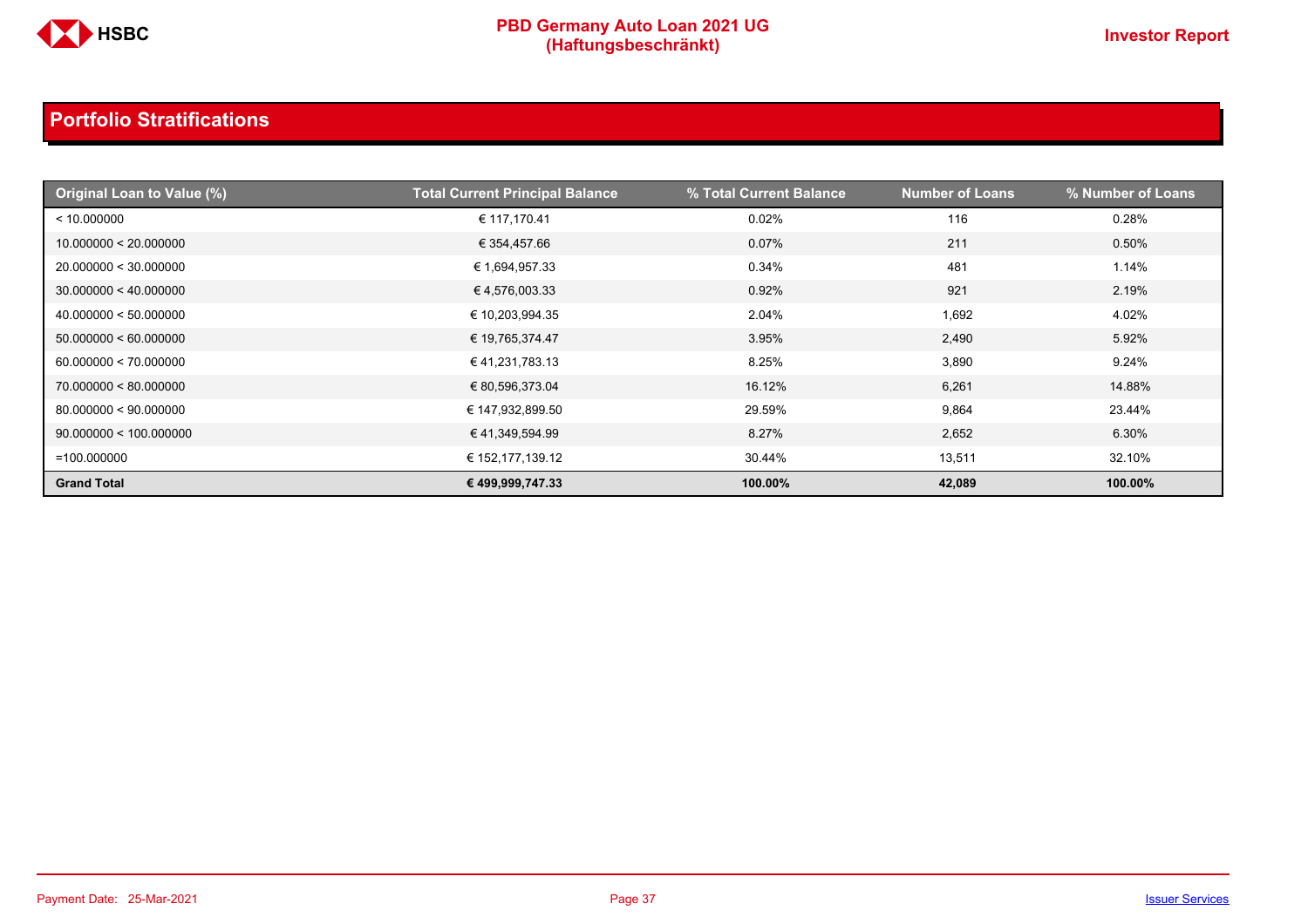

| <b>Region</b>        | <b>Total Current Principal Balance</b> | % Total Current Balance | <b>Number of Loans</b> | % Number of Loans |
|----------------------|----------------------------------------|-------------------------|------------------------|-------------------|
| Baden-Württemberg    | € 63,900,082.24                        | 12.78%                  | 5,420                  | 12.88%            |
| Bayern               | € 50,447,545.68                        | 10.09%                  | 4,255                  | 10.11%            |
| Berlin               | € 3,902,216.06                         | 0.78%                   | 297                    | 0.71%             |
| Brandenburg          | € 30,513,370.63                        | 6.10%                   | 2,458                  | 5.84%             |
| Bremen               | € 2,268,695.06                         | 0.45%                   | 199                    | 0.47%             |
| Hamburg              | € 1,142,498.17                         | 0.23%                   | 95                     | 0.23%             |
| Hessen               | € 51,191,232.01                        | 10.24%                  | 4,263                  | 10.13%            |
| Mecklenburg-Vorpomme | € 7,767,949.03                         | 1.55%                   | 618                    | 1.47%             |
| Niedersachsen        | € 33,827,997.58                        | 6.77%                   | 2,882                  | 6.85%             |
| Nordhein-Westfalen   | € 108,641,556.42                       | 21.73%                  | 9,201                  | 21.86%            |
| Rheinland-Pfalz      | € 31,681,519.27                        | 6.34%                   | 2,623                  | 6.23%             |
| Saarland             | € 20,092,701.09                        | 4.02%                   | 1,664                  | 3.95%             |
| Sachsen              | € 39,674,255.30                        | 7.93%                   | 3,515                  | 8.35%             |
| Sachsen-Anhalt       | € 13,339,467.88                        | 2.67%                   | 1,137                  | 2.70%             |
| Schleswig Holstein   | € 29,295,024.49                        | 5.86%                   | 2,458                  | 5.84%             |
| Thüringen            | € 12,313,636.42                        | 2.46%                   | 1,004                  | 2.39%             |
| <b>Grand Total</b>   | € 499,999,747.33                       | 100.00%                 | 42,089                 | 100.00%           |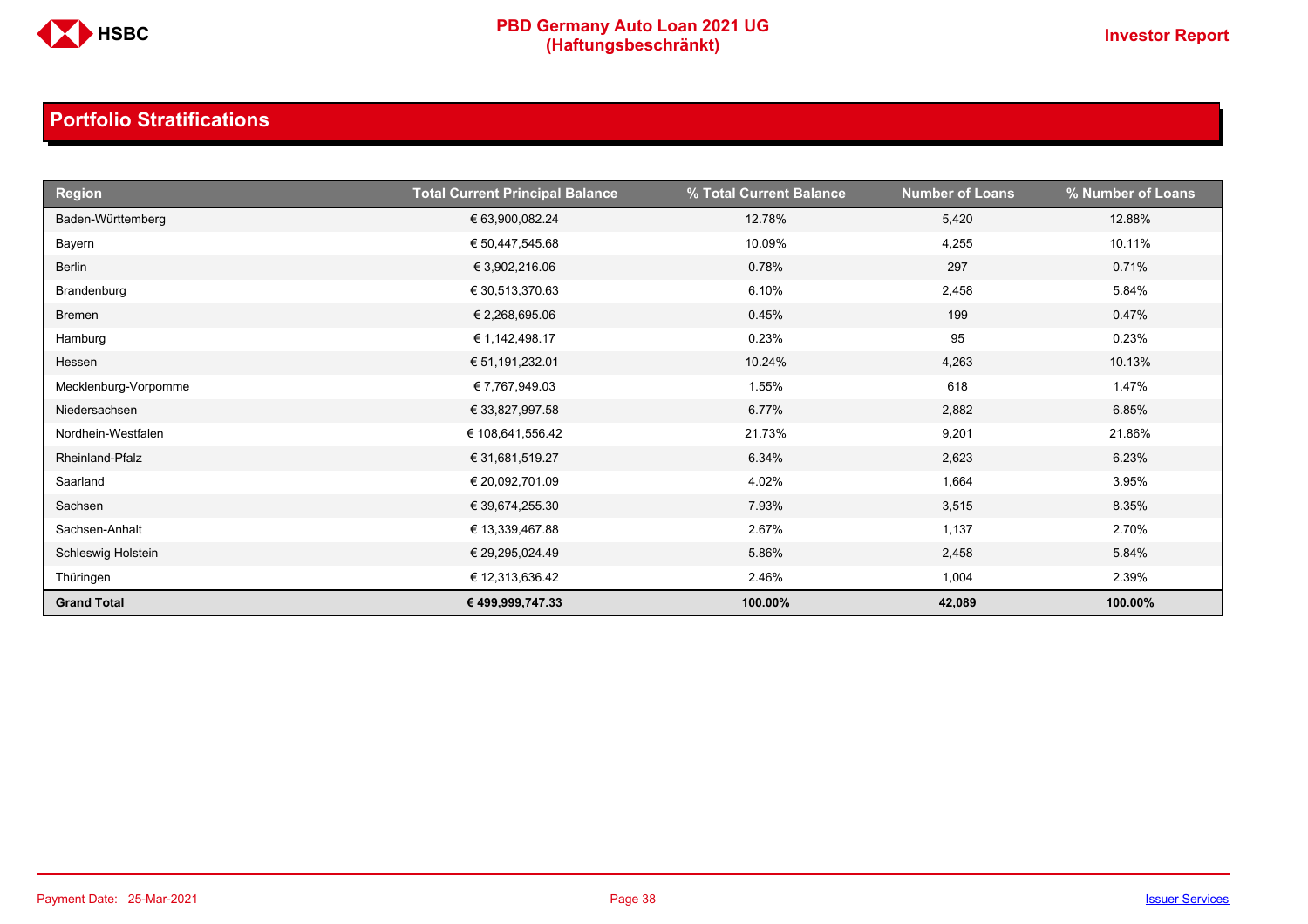

| <b>Car Makers</b>  | <b>Total Current Principal Balance</b> | % Total Current Balance | <b>Number of Loans</b> | % Number of Loans |
|--------------------|----------------------------------------|-------------------------|------------------------|-------------------|
| Citroen            | € 180,581,513.49                       | 36.12%                  | 16,651                 | 39.56%            |
| DS                 | € 6,730,517.85                         | 1.35%                   | 372                    | 0.88%             |
| <b>Others</b>      | € 15,742,462.09                        | 3.15%                   | 1,814                  | 4.31%             |
| Peugeot            | € 296,945,253.90                       | 59.39%                  | 23,252                 | 55.24%            |
| <b>Grand Total</b> | € 499,999,747.33                       | 100.00%                 | 42,089                 | 100.00%           |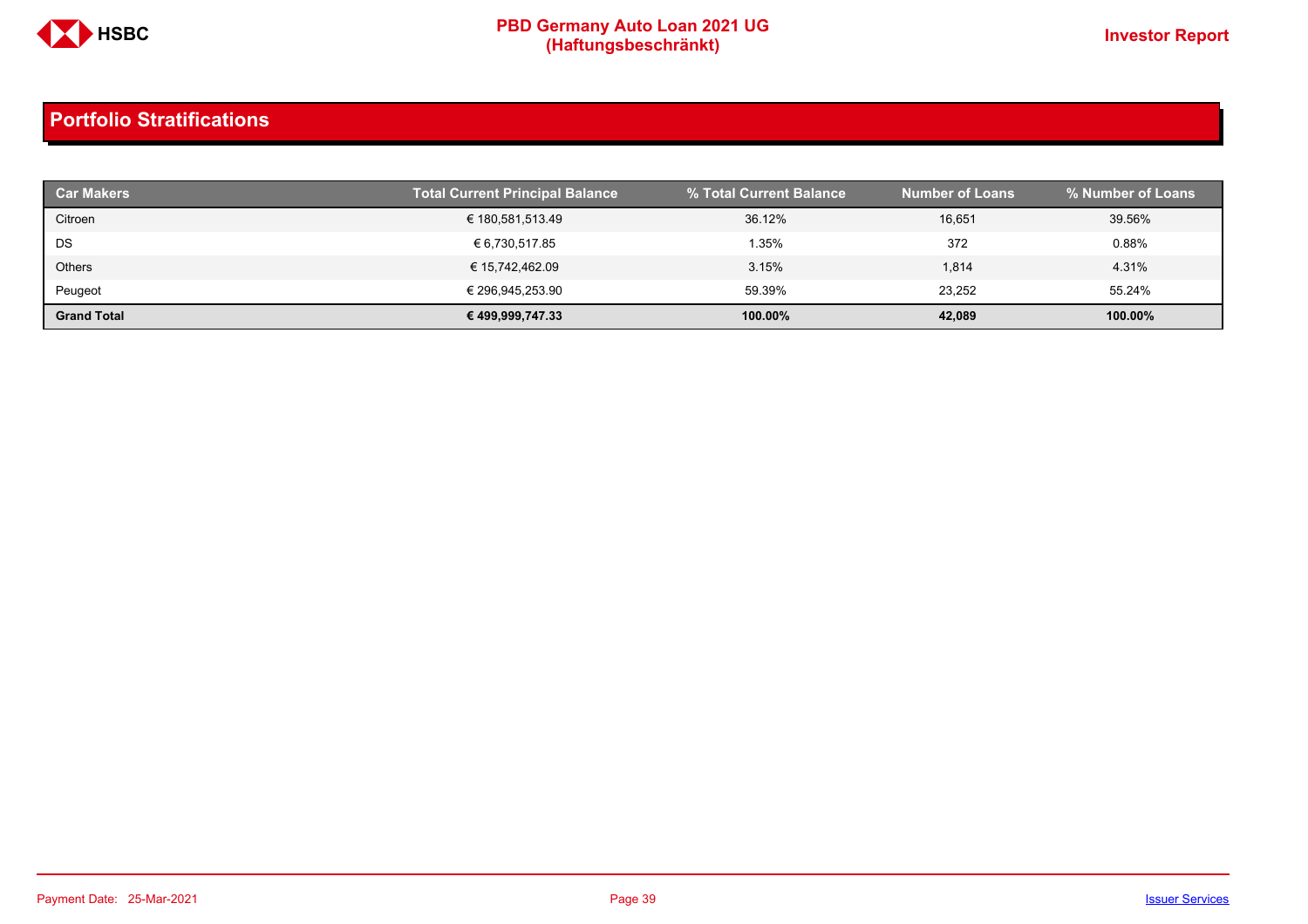

| <b>Fuel Type</b>   | <b>Total Current Principal Balance</b> | % Total Current Balance | <b>Number of Loans</b> | % Number of Loans |
|--------------------|----------------------------------------|-------------------------|------------------------|-------------------|
| <b>Diesel</b>      | € 273,656,814.15                       | 54.73%                  | 20.738                 | 49.27%            |
| Electric           | € 4,654,927.96                         | 0.93%                   | 248                    | 0.59%             |
| Hybrid             | € 9,684,894.82                         | 1.94%                   | 489                    | 1.16%             |
| No Data            | € 2,867,598.37                         | 0.57%                   | 230                    | 0.55%             |
| Petrol             | € 209,135,512.03                       | 41.83%                  | 20.384                 | 48.43%            |
| <b>Grand Total</b> | € 499,999,747.33                       | 100.00%                 | 42,089                 | 100.00%           |